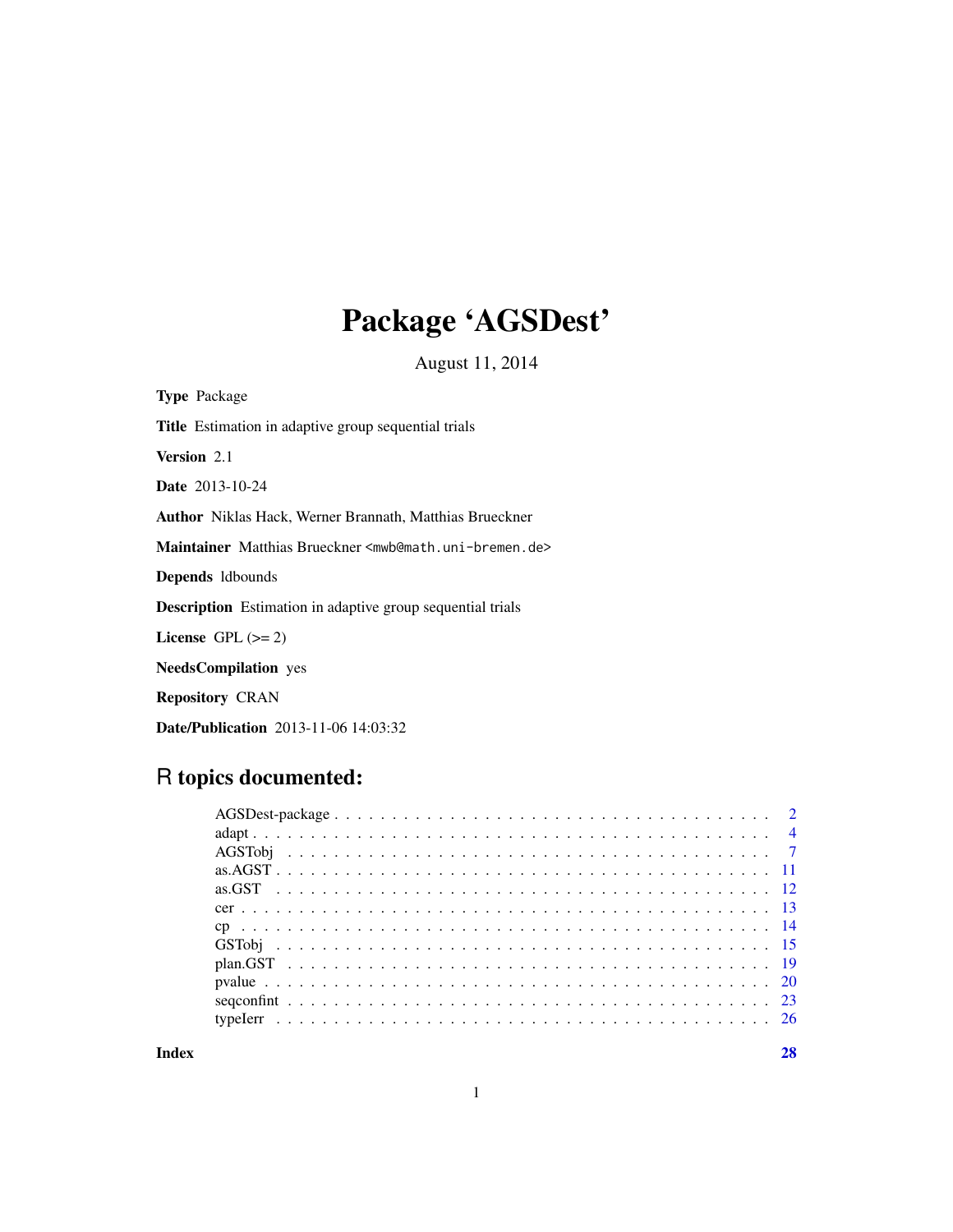<span id="page-1-0"></span>

#### Description

The package allows to compute repeated confidence intervals as well as confidence intervals based on the stage-wise ordering in groug sequential designs (GSD; see Jennison and Turnbull, 1989; Tsiatis, Rosner, Mehta, 1984) and adaptive groug sequential designs (Mehta, Bauer, Posch, Brannath, 2007; Brannath, Mehta, Posch, 2008). For adaptive group sequential designs the confidence intervals are based on the conditional rejection probability principle of Mueller and Schaefer (2001). This principle allows us to perform data dependent changes to the sample size, the spending function, and the number and spacing of interim looks while preserving the overall type I error rate. Currently the procedures do not support the use of futility boundaries as well as more than one adaptive interim analysis. Furthermore, the package is currently restricted to the computation of lower one-sided confidence intervals.

### Details

Package: AGSDest

Type: Package

Version: 1.0

Date: 2008-05-19

License: GPL Version 2 or later

Main functions:

adapt: Performs adaptations at an interim analysis of a GSD to the sample size, number of interim stages and spending function based on the conditional power in a GSD at an interim analysis; the result is a secondary trial

plan.GST: Plans a group sequential trial

cer: Computes the conditional type I error rate (also called conditional rejection probability) of a GSD at an interim analysis

typeIerr: Computes the type I error rate of a GSD

pvalue: Computes the repeated or stage-wise adjusted p-value for a classical GSD or for a GSD with design adaptations

seqconfint: Computes the repeated confidence bound and confidence bound based on the stagewise ordering for a GSD or for a GSD with design adaptations

Subfunctions:

as.GST: Builds a group sequential trial object

as.AGST: Builds an adaptive group sequential trial object

## Author(s)

Niklas Hack <niklas.hack@meduniwien.ac.at> and Werner Brannath <werner.brannath@meduniwien.ac.at>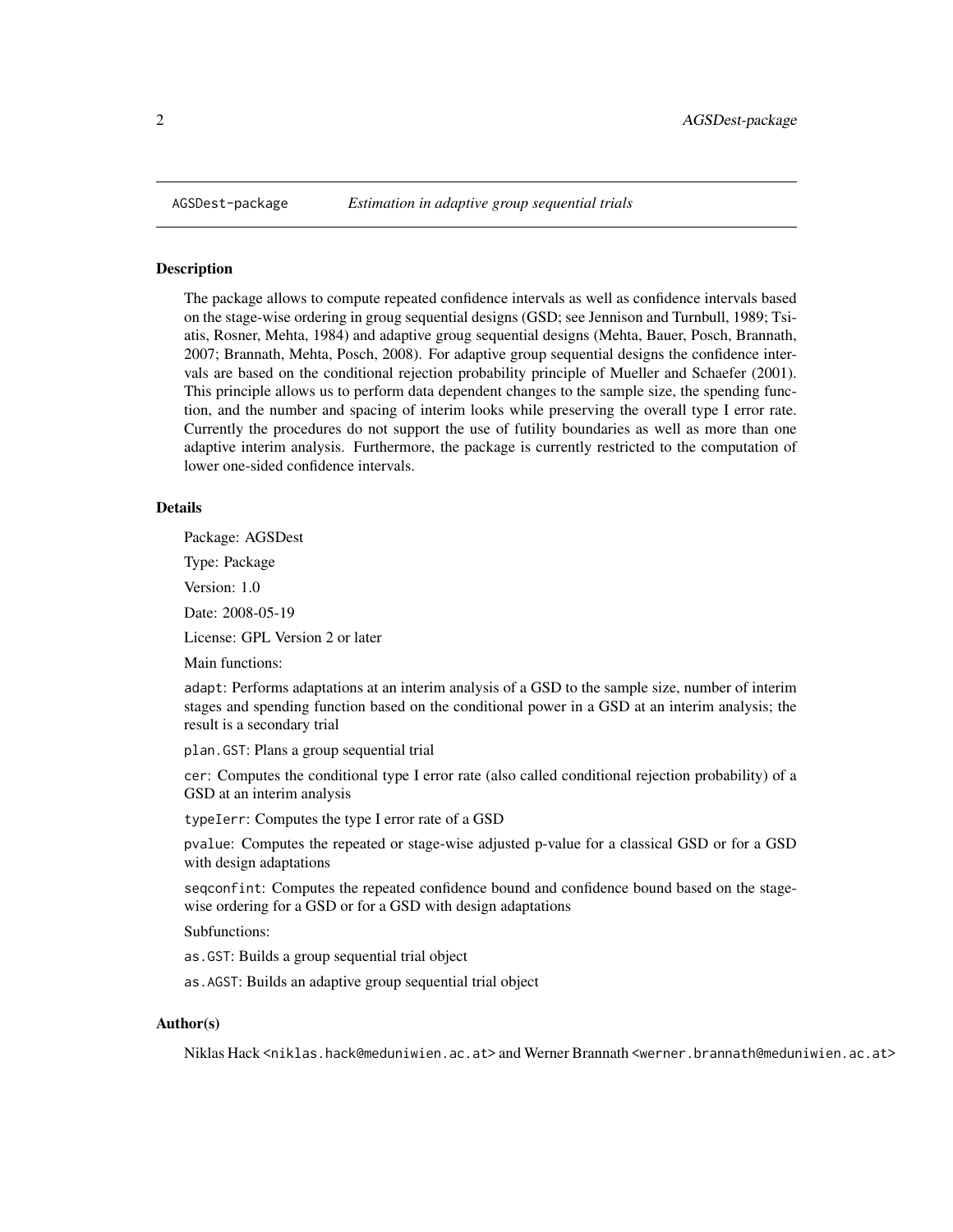#### References

Brannath, W, Mehta, CR, Posch, M (2008) "Exact confidence bounds following adaptive group sequential tests", *Biometrics* accepted.

Jennison, C, Turnbull, BW (1989) "Repeated confidence intervals for group sequential clinical trials", *Contr. Clin. Trials*, 5, 33-45.

Mehta, CR, Bauer, P, Posch, M, Brannath, W (2007) "Repeated confidence intervals for adaptive group sequential trials", *Statistics in Medicine*, 26, 5422-5433.

Mueller, HH, Schaefer, H (2001) "Adaptive group sequential design for clinical trials: Combining the advantages of adaptive and of classical group sequential approaches", *Biometrics*, 57, 886-891.

O'Brien, PC, Fleming, TR (1979) "A multiple testing procedure for clinical trials", *Biometrics*, 35 , 549-556

Schoenfeld, D (2001) "A simple Algorithm for Designing Group Sequential Clinical Trials", *Biometrics*, 27, 972-974

Tsiatis,AA, Rosner,GL, Mehta,CR (1984) "Exact confidence intervals following a group sequential test", *Biometrics*, 40, 797-804.

## Examples

pT=plan.GST(K=3,SF=4,phi=-4,alpha=0.05,delta=6,pow=0.9,compute.alab=TRUE,compute.als=TRUE)

```
iD=list(T=1, z=1.090728)
```
swImax=0.0625

I2min=3\*swImax I2max=3\*swImax

sT=adapt(pT=pT,iD=iD,SF=1,phi=0,cp=0.8,theta=5,I2min,I2max,swImax)

sTo=list(T=2, z=2.393)

AGST<-as.AGST(pT=pT,iD=iD,sT=sT,sTo=sTo)

##The following calculates the stage-wise adjusted p-value ##of a group sequential trial after a design adaptation

pvalue(AGST, type="so")

##and the corresponding confidence bound based on the stage-wise ordering.

seqconfint(AGST, type="so")

##Both, the p-value and the confidence interval can be calculated by ##the summary function

summary(AGST,ctype="so",ptype="so")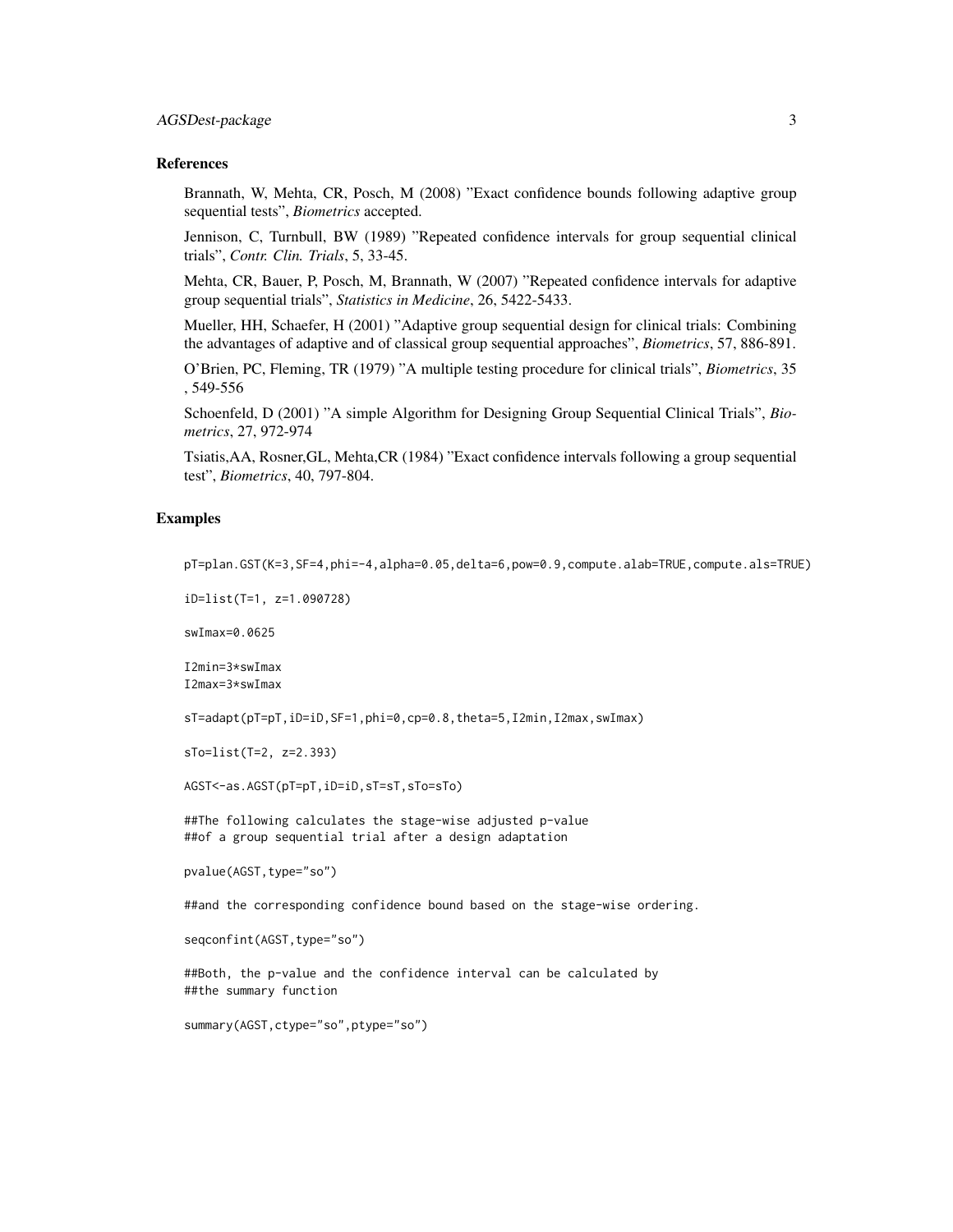<span id="page-3-0"></span>

## Description

adapt is a function that performs adaptations and plans the secondary group sequential trial. The effect size used for planning the secondary trial is a weighted mean between the interim estimate theta and the initially assumed estimate delta (pT\\$delta) of the primary trial.

#### Usage

adapt(pT, iD, SF, phi, cp, theta = iD\$z/(pT\$t[iD\$T]\*pT\$Imax), I2min, I2max, swImax,delta=pT\$delta,weight=1,warn=TRUE)

## Arguments

| pT        | object of the class GSTobj; primary trial design                                                                                 |
|-----------|----------------------------------------------------------------------------------------------------------------------------------|
| iD        | interim data; a list with the variables $\top$ and $z$ ; list( $\top$ = stage of interim analysis,<br>$z =$ interim z-statistic) |
| <b>SF</b> | spending function for the secondary trial                                                                                        |
| phi       | parameter of spending function for the secondary trial when SF=3 or 4 (See<br>below)                                             |
| cp        | conditional power                                                                                                                |
| theta     | new effect size (default: estimate from interim analysis)                                                                        |
| I2min     | minimal total information of secondary trial                                                                                     |
| I2max     | maximal total information of secondary trial                                                                                     |
| swImax    | maximal incremental information per stage                                                                                        |
| delta     | initially assumed effect size for the primary trial (default: estimate from primary<br>trial)                                    |
| weight    | weight of the ta when updating the effect size estimate as weighted mean of<br>theta and delta                                   |
| warn      | option if warnings should be printed to the screen (default: true)                                                               |

## Value

adapt returns an object of the class GSTobj; the design of the secondary trial. The adaptation rule is as in the first simulation example of Brannath et al.(2008). If no adaptations are performed, the function returns  $sT = NULL$ . An object of class GSTobj is a list containing the following components:

sT secondary trial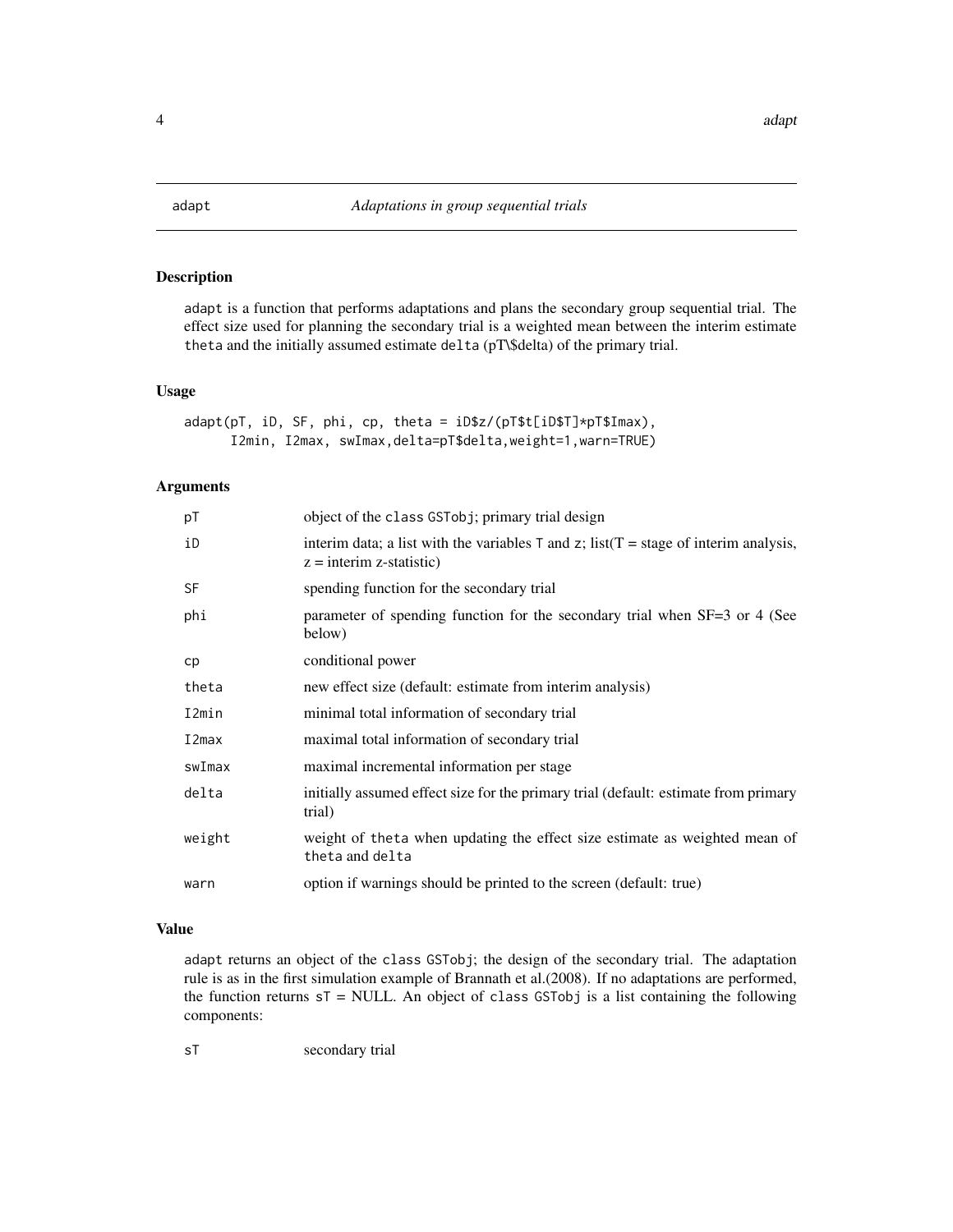adapt 5 and 5 and 5 and 5 and 5 and 5 and 5 and 5 and 5 and 5 and 5 and 5 and 5 and 5 and 5 and 5 and 5 and 5 and 5 and 5 and 5 and 5 and 5 and 5 and 5 and 5 and 5 and 5 and 5 and 5 and 5 and 5 and 5 and 5 and 5 and 5 and

## Note

If no adaptation is performed then this indicates that the original plan is kept. In this case sT is set to NULL.

If an adaptation is performed sT is a list which contains the following elements: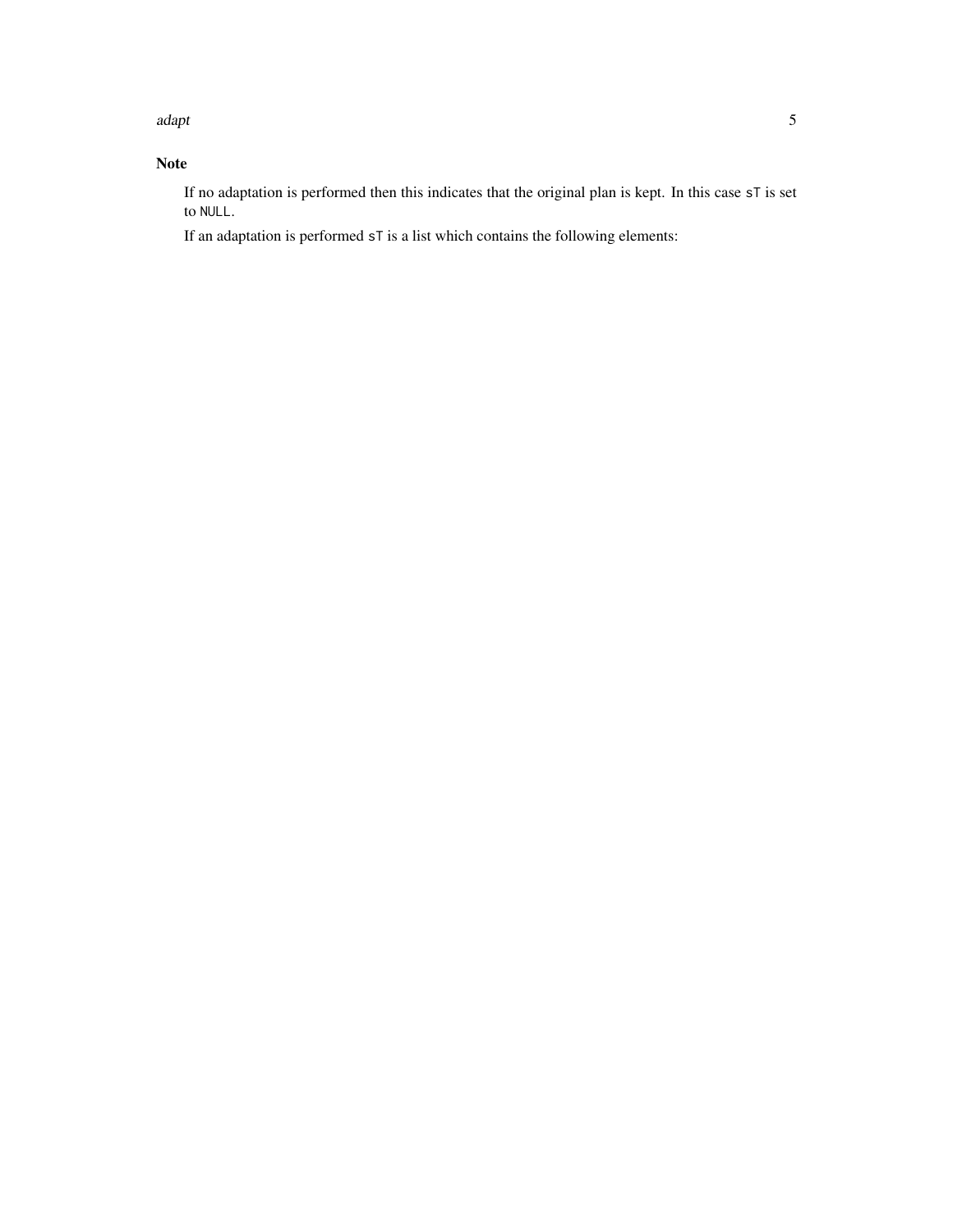6 adaptation of the contract of the contract of the contract of the contract of the contract of the contract of the contract of the contract of the contract of the contract of the contract of the contract of the contract o

| К     | number of stages                                                                            |
|-------|---------------------------------------------------------------------------------------------|
| a     | lower critical bounds of secondary group sequential design (are currently always set to -8) |
| b     | upper critical bounds of secondary group sequential design                                  |
| t     | vector with cumulative information fractions                                                |
| al    | alpha (type I error rate); equal to the conditional type I error rate of the primary trial  |
| SF    | spending function                                                                           |
| phi   | parameter of spending function when SF=3 or 4 (See below)                                   |
| alab  | alpha-absorbing parameter values of secondary group sequential design                       |
| als   | alpha-values "spent" at each stage of secondary group sequential design                     |
| Imax  | maximum information number                                                                  |
| delta | effect size used for planning the secondary trial                                           |
| cp    | conditional power                                                                           |

A value of SF=3 is the power family. Here, the spending function is  $t^{\phi}$ , where phi must be greater than 0. A value of SF=4 is the Hwang-Shih-DeCani family, with the spending function  $(1 - e^{-\phi t})/(1 - e^{-\phi})$ , where phi cannot be 0.

## Author(s)

Niklas Hack <niklas.hack@meduniwien.ac.at> and Werner Brannath <werner.brannath@meduniwien.ac.at>

## References

Brannath, W, Mehta, CR, Posch, M (2008) "Exact confidence bounds following adaptive group sequential tests", *Biometrics* accepted.

## See Also

[GSTobj](#page-14-1), [print.GSTobj](#page-14-2), [plot.GSTobj](#page-14-2), [plan.GST](#page-18-1)

## Examples

##The following performs an adaptation of the sample size and ##number of interim analyses after the first stage of the primary trial.

pT=plan.GST(K=3,SF=4,phi=-4,alpha=0.05,delta=6,pow=0.9,compute.alab=TRUE,compute.als=TRUE)

```
iD=list(T=1, z=1.090728)
```
swImax=0.0625

I2min=3\*swImax I2max=3\*swImax

sT=adapt(pT=pT,iD=iD,SF=1,phi=0,cp=0.8,theta=5,I2min,I2max,swImax)

<span id="page-5-0"></span>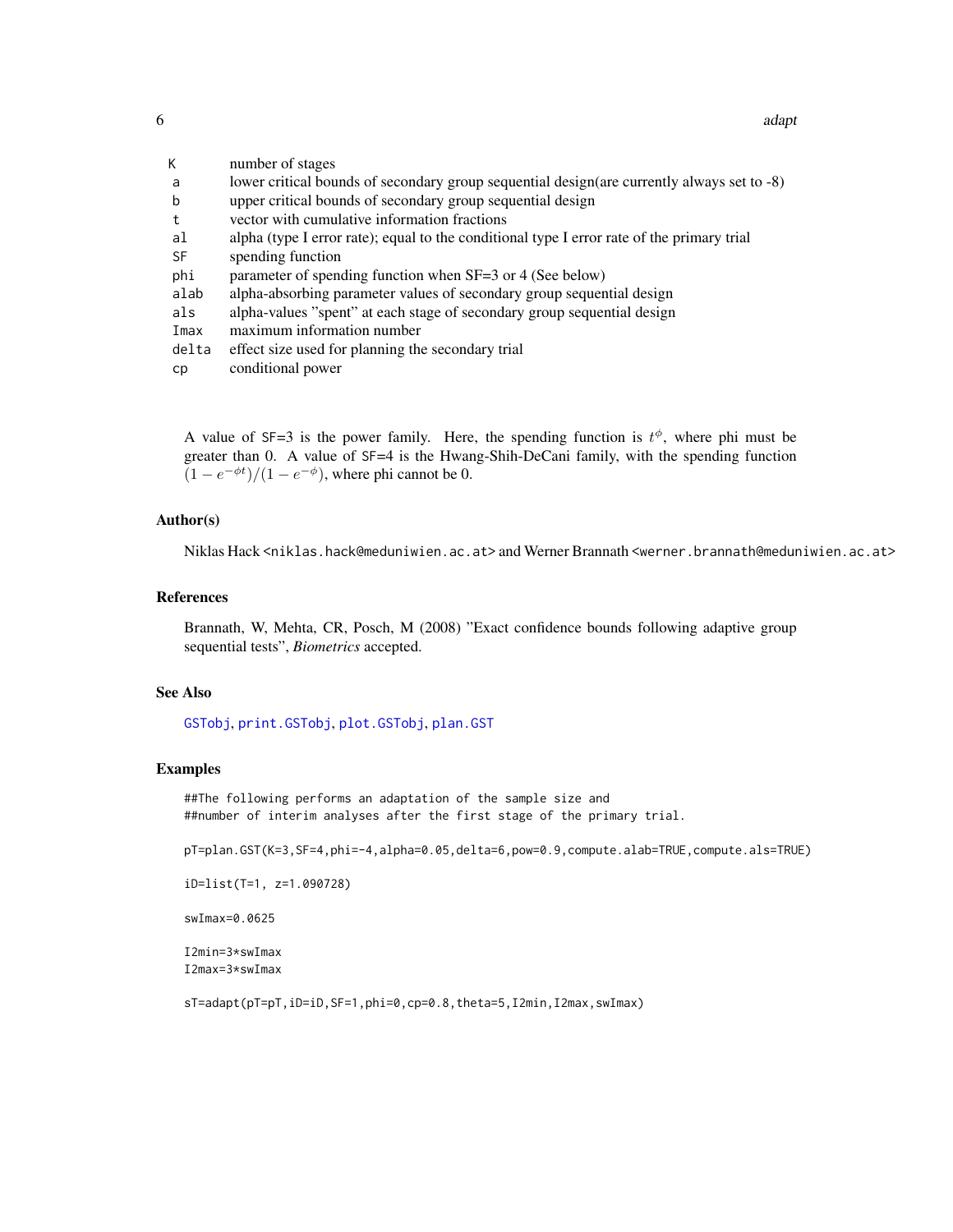<span id="page-6-1"></span><span id="page-6-0"></span>

## <span id="page-6-2"></span>Description

The AGSTobj includes design and outcome of primary and secondary trial.

## Usage

```
AGSTobj(x, ...)
## S3 method for class 'AGSTobj'
print(x, \ldots)## S3 method for class 'AGSTobj'
plot(x,main=c("primary trial","secondary trial"),print.pdf=FALSE,...)
## S3 method for class 'AGSTobj'
summary(object,ctype="b",ptype="b",etype="a",overwrite=FALSE,...)
## S3 method for class 'summary.AGSTobj'
print(x, \ldots)
```
## Arguments

| X         | object of the class AGSTobj                                                                                                                                      |
|-----------|------------------------------------------------------------------------------------------------------------------------------------------------------------------|
| object    | object of the class AGSTobj                                                                                                                                      |
| main      | Title of the plots (default: first plot: "primary trial"; second plot: "secondary<br>trial")                                                                     |
| print.pdf | option; if TRUE a pdf file is created. Instead of setting print.pdf to TRUE, the<br>user can specify a character string giving the name or the path of the file. |
| ctype     | confidence type: repeated "r", stage-wise ordering "so", both "b" or none "n"<br>(detault: "b")                                                                  |
| ptype     | p-value type: repeated "r", stage-wise ordering "so", both "b" or none "n" (de-<br>fault: $"b"$                                                                  |
| etype     | point estimate: maximum likelihood "ml", median unbiased "mu", all "a" or<br>none "n" (default: "a")                                                             |
| overwrite | option; if TRUE all old values are deleted and new values are calculated (default:<br><b>FALSE</b> )                                                             |
| $\cdots$  | additional arguments.                                                                                                                                            |

## Details

A AGSTobj object is designed.

The function summary returns an object of class AGSTobj.

ctype defines the type of confidence interval that is calculated.

"r" Repeated confidence bound for a GSD with design adaptations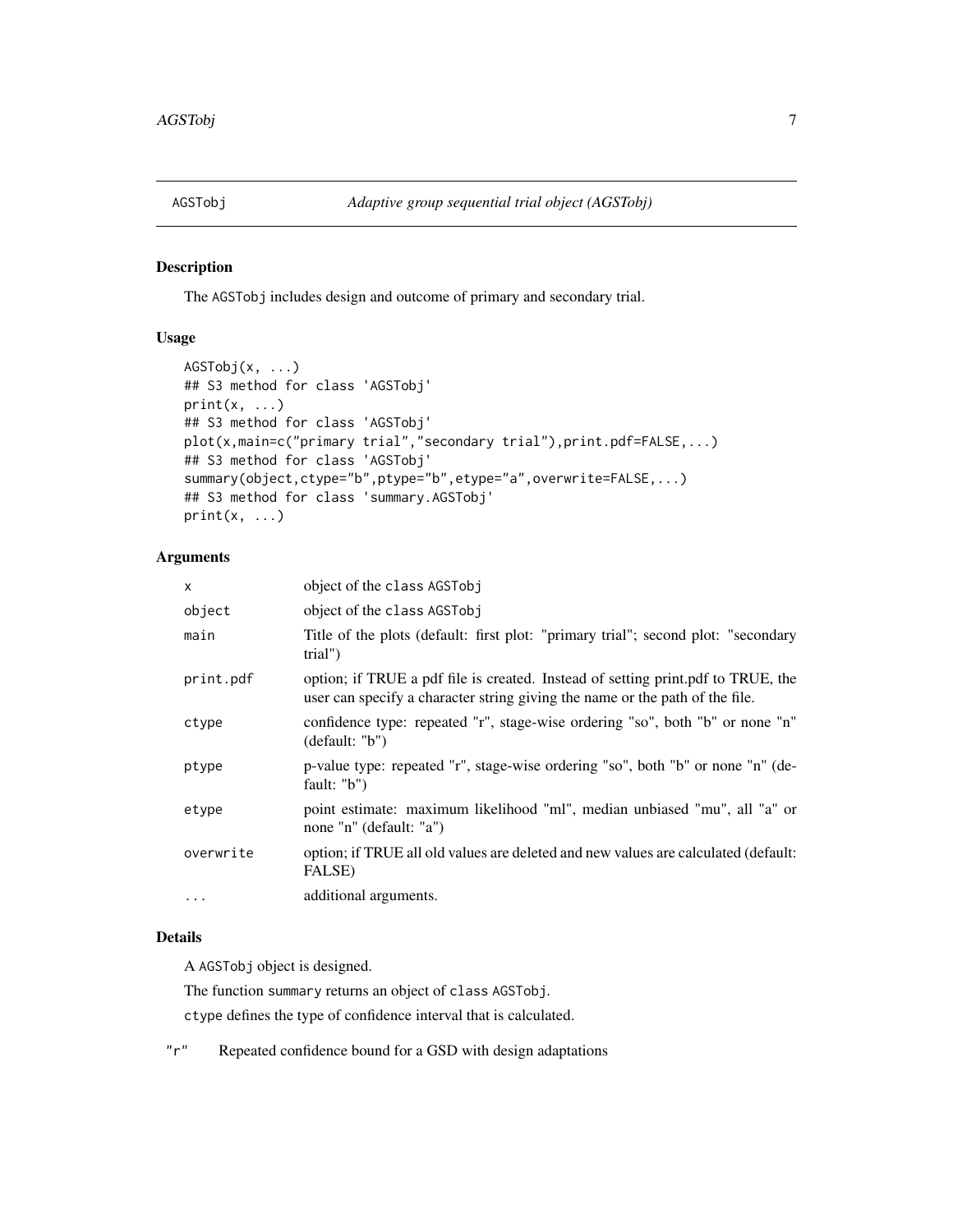#### 8 AGSTobj

- "so" Confidence bound for a GSD with design adaptation based on the stage-wise ordering
- "b" both: repeated confidence bound and confidence bound based on the stage-wise ordering for a GSD with design adaptations
- "n" no confidence bound is calculated

The calculated confidence bounds are saved as:

| cb.r | repeated confidence bound                               |
|------|---------------------------------------------------------|
|      | cb.so confidence bound based on the stage-wise ordering |

ptype defines the type of p-value that is calculated.

| "r"  | Repeated p-value for a GSD with design adaptations                               |
|------|----------------------------------------------------------------------------------|
| "so" | Stage-wise adjusted p-value for a GSD with design adaptations                    |
| "b"  | both: repeated and stage-wise adjusted p-value for a GSD with design adaptations |
| "n"  | no p-value is calculated                                                         |
|      |                                                                                  |

The calculated p-values are saved as:

| pvalue.r  | repeated p-value            |
|-----------|-----------------------------|
| pvalue.so | stage-wise adjusted p-value |

etype defines the type of point estimate

"ml" maximum likelihood estimate (ignoring the sequential and adaptive nature of the design) "mu" median unbiased estimate (stage-wise lower confidence bound at level 0.5) for a GSD with design adaptations "cons" conservative estimate (repeated lower confidence bound at level 0.5) for a GSD with design adaptations<br>"a" all: maximum likelihood, median unbiased and conservative point estimate for a GSD with design adapt all: maximum likelihood, median unbiased and conservative point estimate for a GSD with design adaptations "n" No point estimate is calculated

The calculated point estimates are saved as:

| est.ml | Maximum likelihood estimate    |
|--------|--------------------------------|
| est.mu | Median unbiased estimate       |
|        | est.cons Conservative estimate |

The stage-wise adjusted confidence bound, p-value and the median unbiased point estimate can only be calculated at the stage where the trial stops and are only valid if the stopping rule is met.

The repeated confidence bound, repeated p-value, conservative estimate and maximum likelihood estimate can be calculated at every stage of the trial and not just at the stage where the trial stops and are also valid if the stopping rule is not met. For calculating the repeated confidence bounds or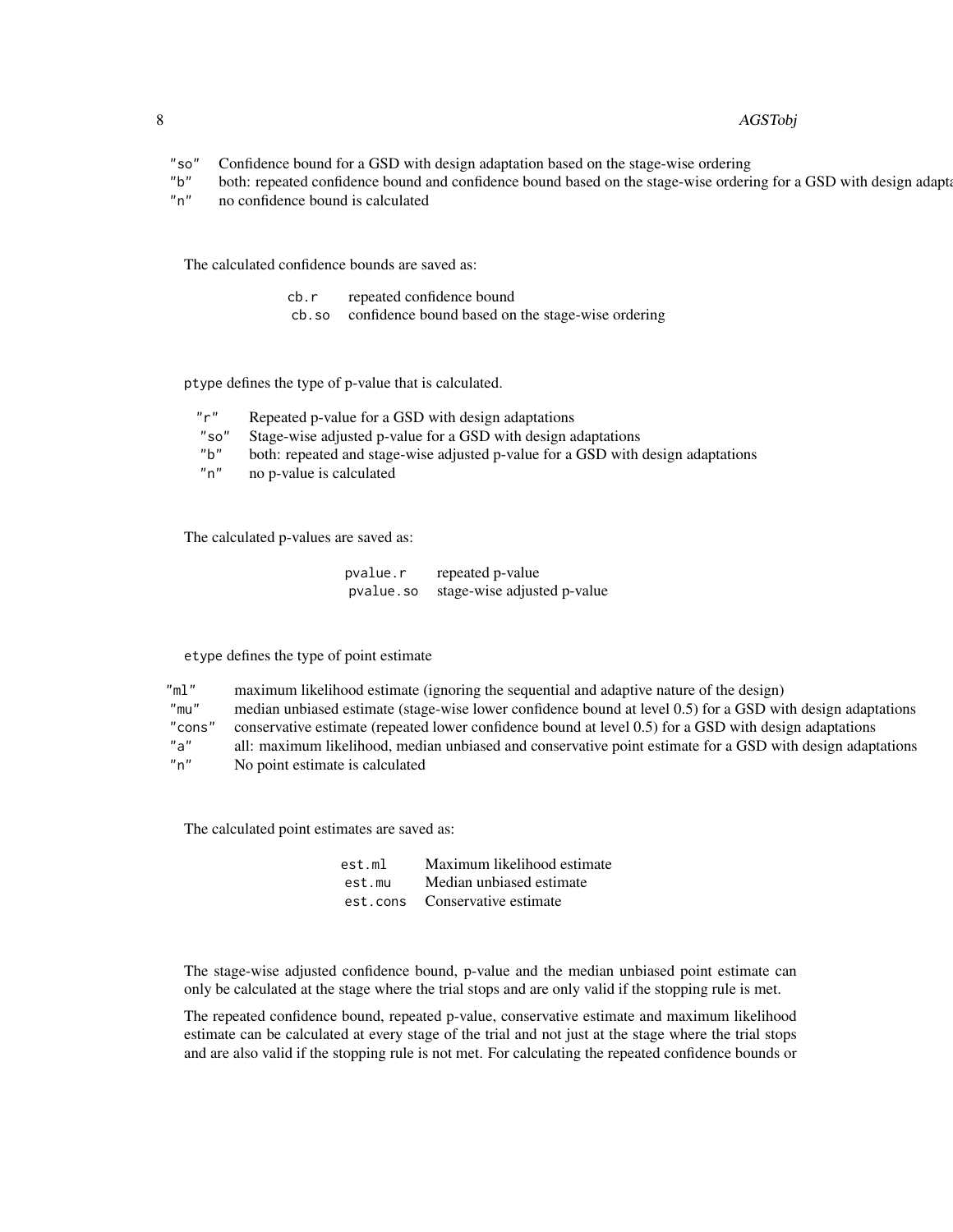#### AGSTobj 9

p-values the user has to specify sTo (secondary trial outcome) in the object AGSTobj (see example below). If the stopping rule is not met in object sTo then stage-wise adjusted confidence bounds and p-values will not be computed while a warning message is given when their computation have erroneously been specified.

## Value

An object of class AGSTobj, which is basically a list with the elements

| cb.so     | confidence bound based on the stage-wise ordering (stage-wise adjusted confi-<br>dence bound)     |
|-----------|---------------------------------------------------------------------------------------------------|
| cb.r      | repeated confidence bound                                                                         |
| pvalue.so | p-value based on the stage-wise ordering (stage-wise adjusted p-value)                            |
| pvalue.r  | repeated p-value                                                                                  |
| est.ml    | maximum likelihood estimate                                                                       |
| est.mu    | median unbiased point estimate                                                                    |
| est.cons  | conservative point estimate                                                                       |
| pT        |                                                                                                   |
| К         | number of stages                                                                                  |
| al        | alpha (type I error rate)                                                                         |
| a         | lower critical bounds of primary group sequential design (are currently always<br>set to $-8$ )   |
| b         | upper critical bounds of primary group sequential design                                          |
| t         | vector with cumulative information fraction                                                       |
| SF        | spending function (for details see below)                                                         |
| phi       | parameter of spending function when SF=3 or 4 (for details see below)                             |
| alab      | alpha-absorbing parameter values of primary group sequential design                               |
| als       | alpha-values "spent" at each stage of primary group sequential design                             |
| Imax      | maximum information number                                                                        |
| delta     | effect size used for planning the primary trial                                                   |
| cp        | conditional power for planning the primary trial                                                  |
| iD        |                                                                                                   |
| L         | stage of the adaptation                                                                           |
| z         | z-statistic at adaptive interim analysis                                                          |
| sT        |                                                                                                   |
| K         | number of stages                                                                                  |
| al        | conditional rejection probability                                                                 |
| a         | lower critical bounds of secondary group sequential design (are currently always<br>set to $-8$ ) |
| b         | upper critical bounds of secondary group sequential design                                        |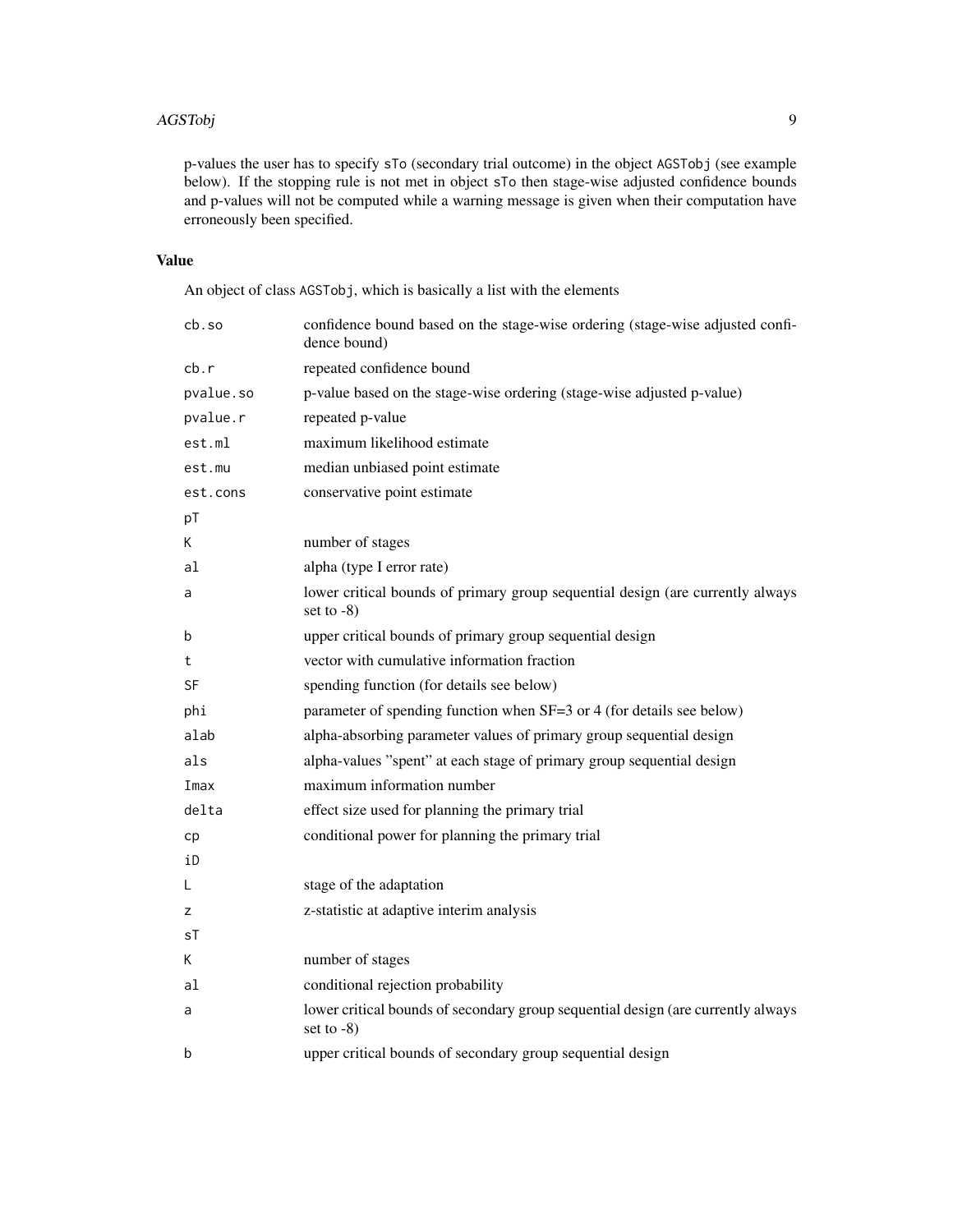<span id="page-9-0"></span>

| t     | vector with cumulative information fraction                           |
|-------|-----------------------------------------------------------------------|
| SF    | spending function (for details see below)                             |
| phi   | parameter of spending function when SF=3 or 4 (for details see below) |
| Imax  | maximum information number                                            |
| delta | effect size used for planning the secondary trial                     |
| cp    | conditional power for planning the secondary trial                    |
| sTo   |                                                                       |
|       | stage where trial stops                                               |
| z     | z-statistic at stage where trial stops                                |

#### Note

The AGSTobj should always have the same ordering and names as given in the list above or as given in the example.

1. pt, 2. iD, 3. sT, 4. sTo

SF defines the spending function.

SF = 1 O'Brien and Fleming type spending function of Lan and DeMets (1983)

SF = 2 Pocock type spending function of Lan and DeMets (1983)

SF = 3 Power family  $(c_{\alpha} * t^{\phi})$ ; phi must be greater than 0.

SF = 4 Hwang-Shih-DeCani family; $(1 - e^{-\phi t})/(1 - e^{-\phi})$ , where phi cannot be 0.

A value of SF=3 corresponds to the power family. Here, the spending function is  $t^{\phi}$ , where phi must be greater than 0. A value of  $SF=4$  corresponds to the Hwang-Shih-DeCani family, with the spending function  $(1 - e^{-\phi t})/(1 - e^{-\phi})$ , where phi cannot be 0.

If a path is specified for print.pdf, all \ must be changed to /. If a filename is specified the ending of the file must be (.pdf).

In the current version the vector of lower bounds a should be set to  $rep(-8,K)$ 

## Author(s)

Niklas Hack <niklas.hack@meduniwien.ac.at> and Werner Brannath <werner.brannath@meduniwien.ac.at>

## See Also

[AGSTobj](#page-6-1), [print.AGSTobj](#page-6-2), [plot.AGSTobj](#page-6-2), [summary.AGSTobj](#page-6-2)

## Examples

```
## Not run:
pT=plan.GST(K=3,SF=4,phi=-4,alpha=0.05,delta=6,pow=0.9,compute.alab=TRUE,compute.als=TRUE)
```
iD=list(T=1, z=1.090728)

swImax=0.0625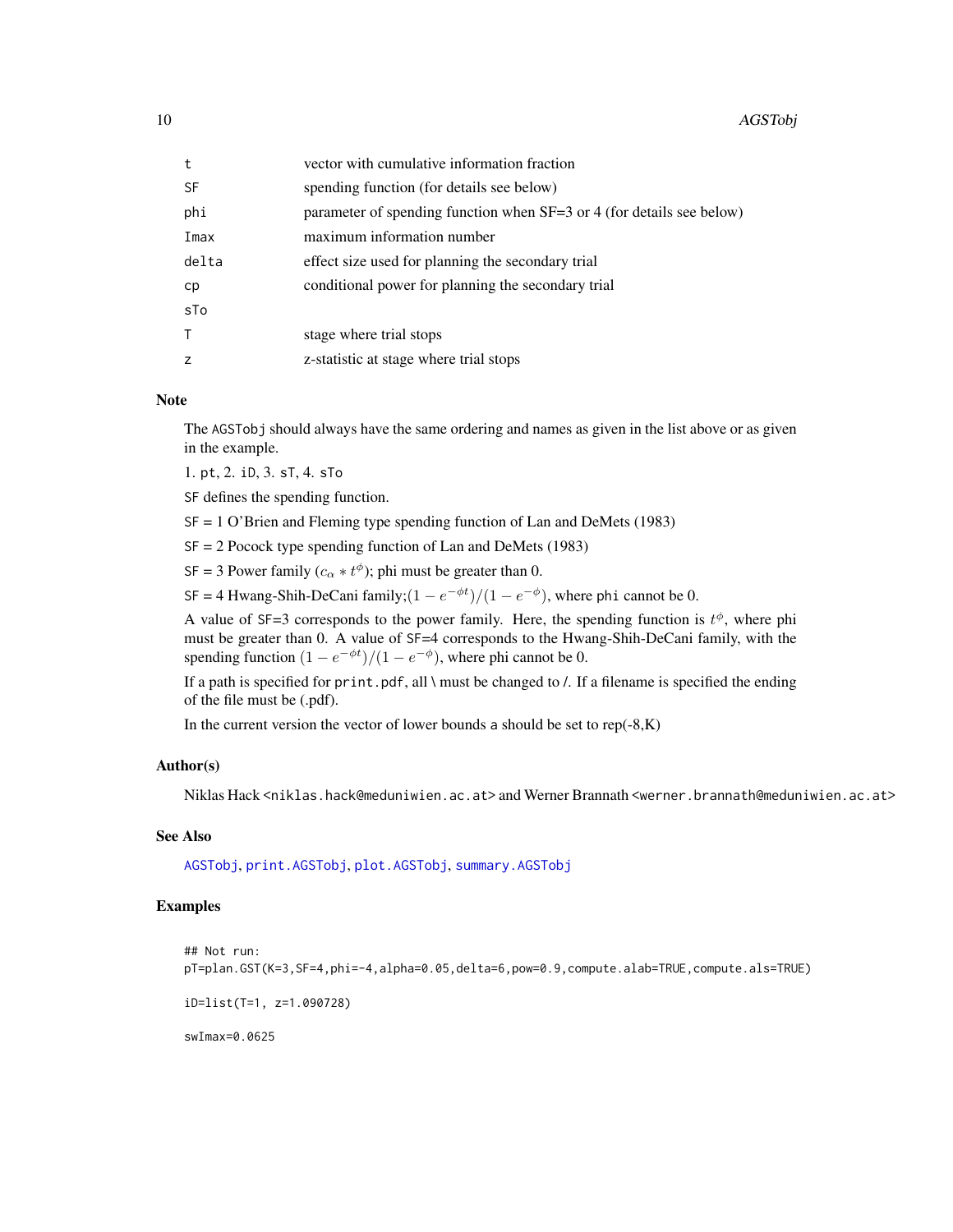#### <span id="page-10-0"></span> $as. AGST$  11

```
I2min=3*swImax
I2max=3*swImax
sT=adapt(pT=pT,iD=iD,SF=1,phi=0,cp=0.8,theta=5,I2min,I2max,swImax)
sTo=list(T=2, z=2.393)
AGST<-as.AGST(pT=pT,iD=iD,sT=sT,sTo=sTo)
AGST
plot(AGST)
AGST<-summary(AGST)
plot(AGST)
##The repeated confidence interval and p-value at an earlier stage
##than the one where the trial stops (T=3).
summary(as.AGST(pT,iD,sT,sTo=list(T=1,z=1.7)),ctype="r",ptype="r")
##If the stage-wise adjusted confidence interval is calculated at this stage,
##the function returns an error message
summary(as.AGST(pT,iD,sT,sTo=list(T=1,z=1.7)),ctype="so",ptype="so")
## End(Not run)
```
as.AGST *as Adaptive Group Sequential Trial*

## Description

Function as.AGST builds an adaptive group sequential trial object

#### Usage

as.AGST(pT,iD,sT,sTo)

#### Arguments

| рT  | object of the class GSTobj; primary trial design                                                                                                   |
|-----|----------------------------------------------------------------------------------------------------------------------------------------------------|
| iD  | interim data; a list with the variables $\top$ and $z$ ; list( $\top$ = stage of interim analysis,<br>$z =$ interim z-statistic)                   |
| sT  | object of the class GSTobj; secondary trial design                                                                                                 |
| sTo | secondary trial outcome; a list with the variables T and z; list $(T = stage where$<br>trial stops, $z = z$ -statistic at stage where trial stops) |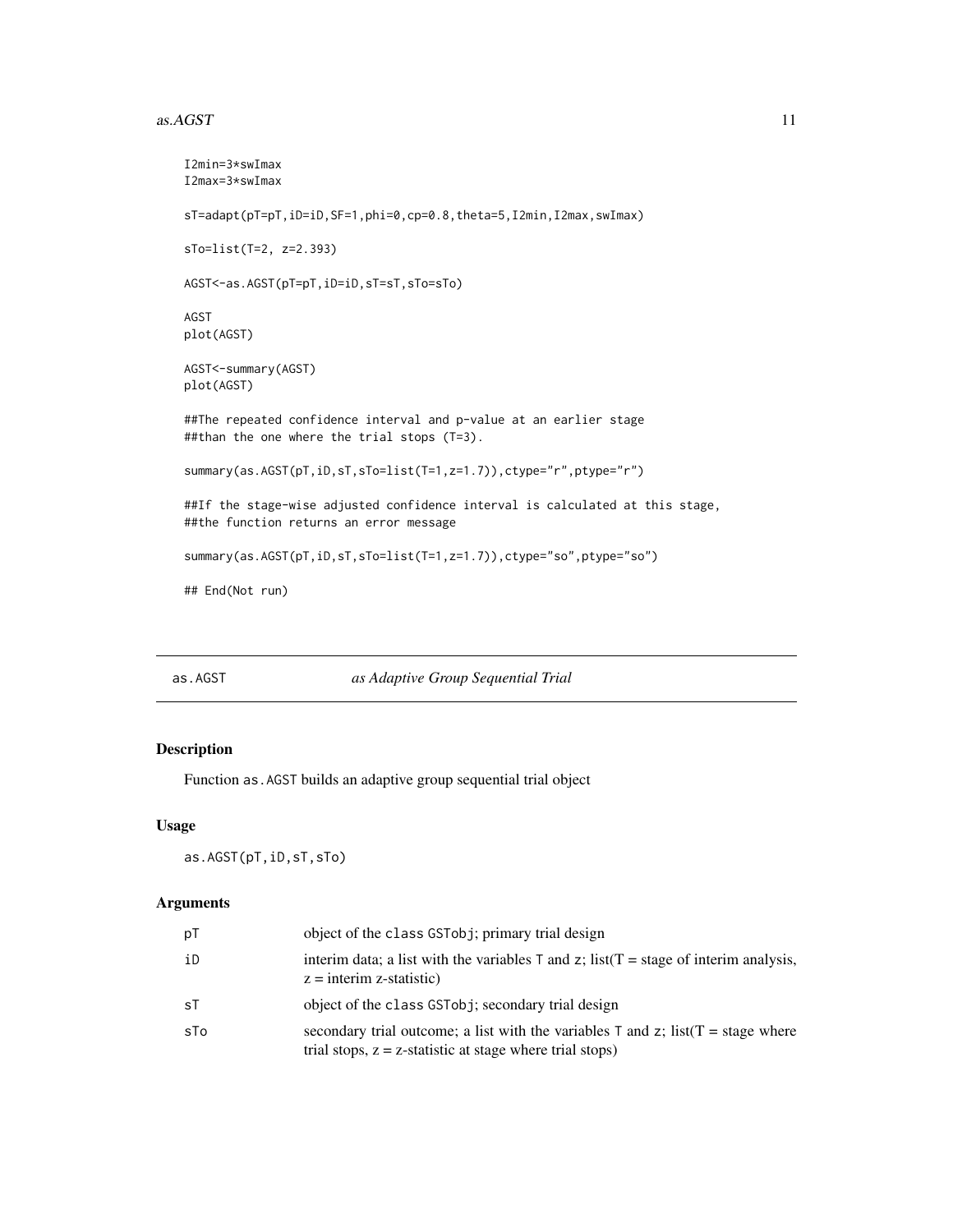## <span id="page-11-0"></span>Value

as.AGST returns a list containing the pT, iD, sT and sTo with class=AGSTobj

## Author(s)

Niklas Hack <niklas.hack@meduniwien.ac.at> and Werner Brannath <werner.brannath@meduniwien.ac.at>

## See Also

[AGSTobj](#page-6-1)

## Examples

```
pT=plan.GST(K=3,SF=4,phi=-4,alpha=0.05,delta=6,pow=0.9,compute.alab=TRUE,compute.als=TRUE)
iD=list(T=1, z=1.090728)
swImax=0.0625
I2min=3*swImax
I2max=3*swImax
sT=adapt(pT=pT,iD=iD,SF=1,phi=0,cp=0.8,theta=5,I2min,I2max,swImax)
sTo=list(T=2, z=2.393)
AGST<-as.AGST(pT=pT,iD=iD,sT=sT,sTo=sTo)
AGST
```
as.GST *as Group Sequential Trial*

## Description

Function as.GST builds a group sequential trial object

#### Usage

as.GST(GSD,GSDo)

## Arguments

| GSD  | object of the class GSTobj; group sequential design                                                                                                                                          |
|------|----------------------------------------------------------------------------------------------------------------------------------------------------------------------------------------------|
| GSDo | group sequential design outcome; a list with the variables $\bar{\tau}$ and $\bar{z}$ ; list $(\bar{T} = \text{stage})$<br>where trial stops, $z = z$ -statistic at stage where trial stops) |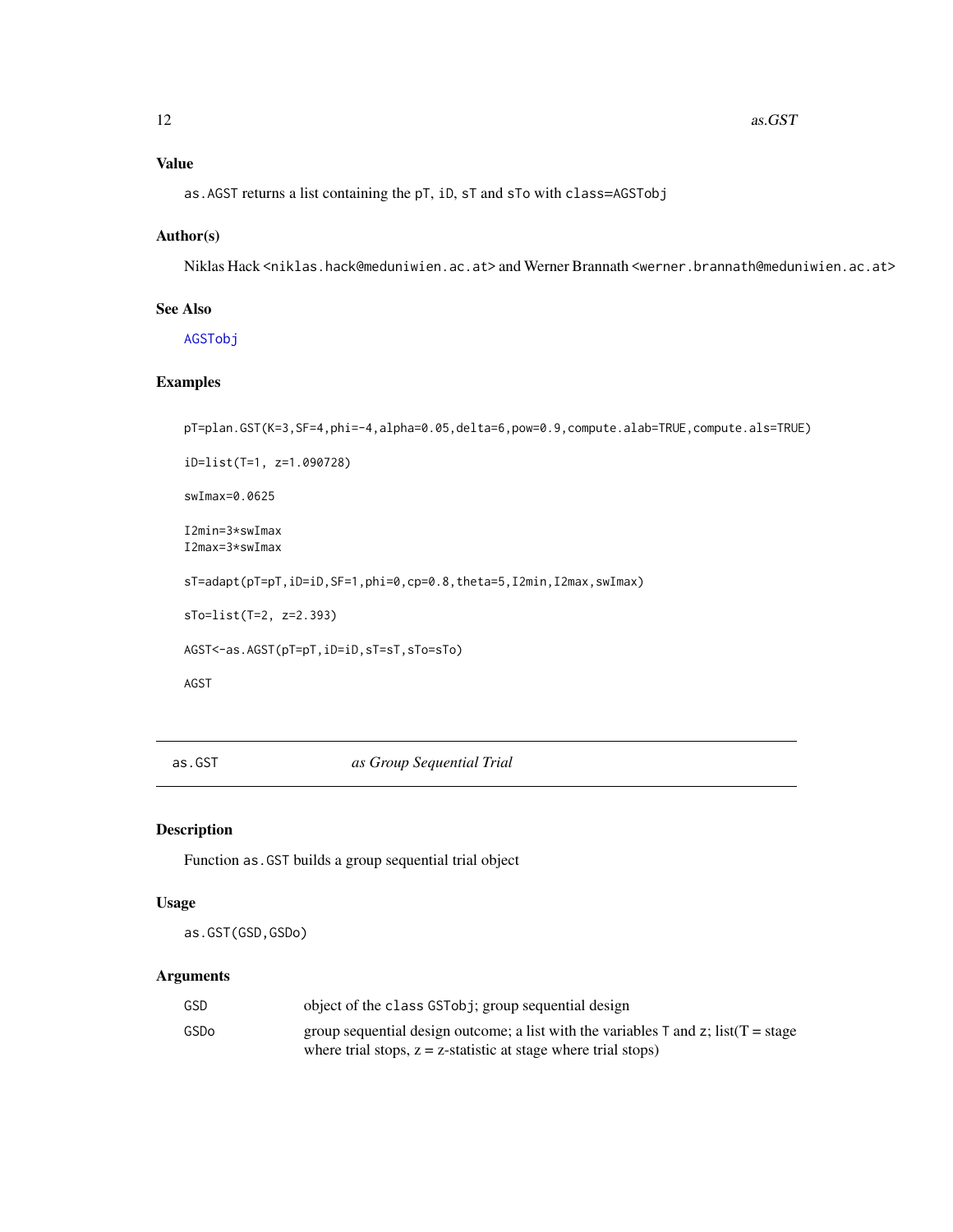## <span id="page-12-0"></span>Value

as.GST returns a list containing the GSD and GSDo with class=GSTobj

## Author(s)

Niklas Hack <niklas.hack@meduniwien.ac.at> and Werner Brannath <werner.brannath@meduniwien.ac.at>

## See Also

[GSTobj](#page-14-1)

## Examples

```
GSD=plan.GST(K=4,SF=1,phi=0,alpha=0.025,delta=6,pow=0.8,compute.alab=TRUE,compute.als=TRUE)
```
GSDo=list(T=2, z=3.1)

GST=as.GST(GSD=GSD,GSDo=GSDo)

GST

cer *Conditional type I error rate (also called conditional rejection probability)*

## Description

Calculates the conditional type I error rate of a GSD

## Usage

cer(pT, iD)

## Arguments

| рT | object of the class GSTobj; primary trial design                                                   |
|----|----------------------------------------------------------------------------------------------------|
| iD | interim data; a list with the variables $\top$ and $z$ ; list( $\top$ = stage of interim analysis, |
|    | $z =$ interim z-statistic)                                                                         |

## Value

cer returns the conditional type I error rate

## Author(s)

Niklas Hack <niklas.hack@meduniwien.ac.at> and Werner Brannath <werner.brannath@meduniwien.ac.at>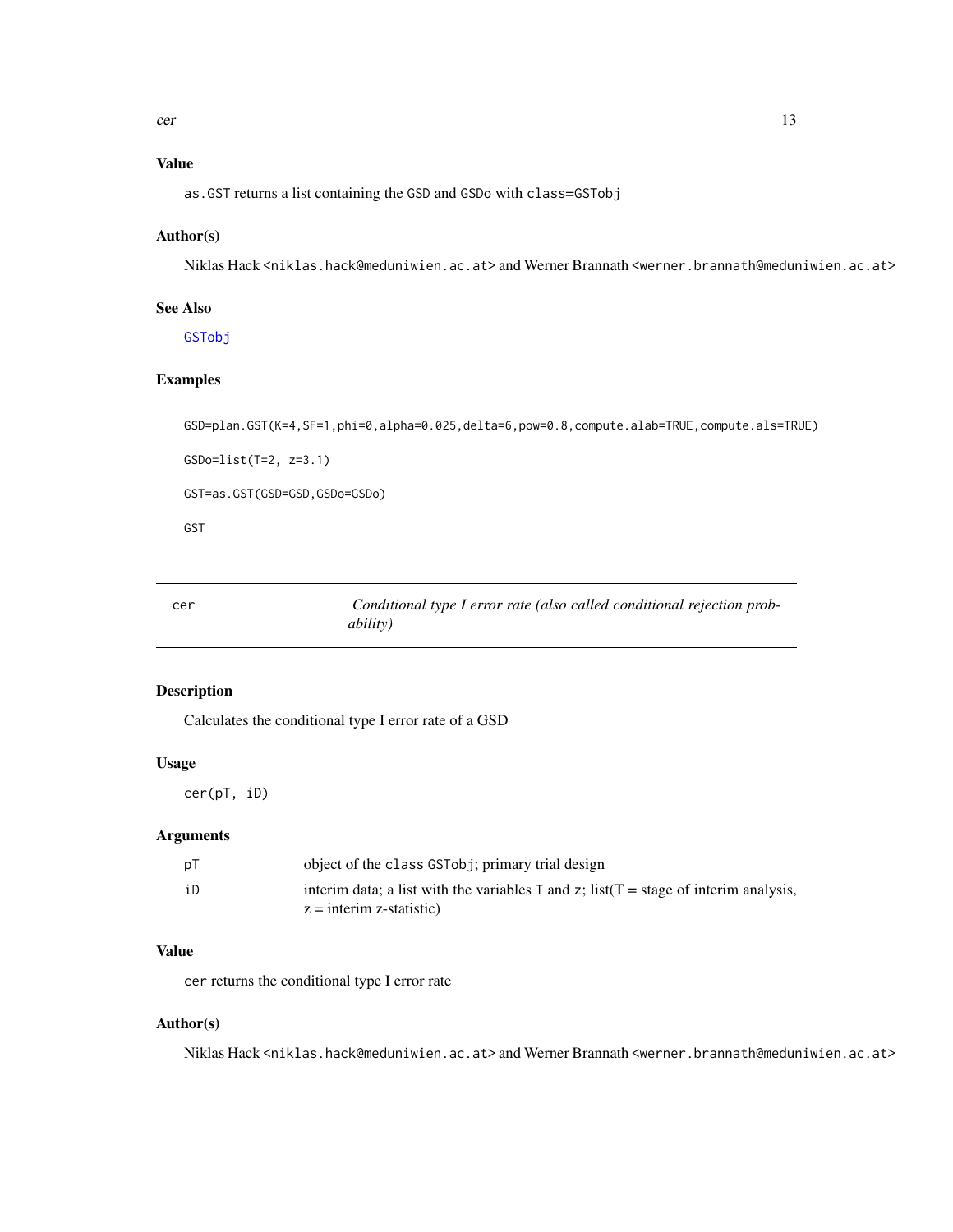## <span id="page-13-0"></span>References

Mueller, HH, Schaefer, H (2001) "Adaptive group sequential design for clinical trials: Combining the advantages of adaptive and of classical group sequential approaches", *Biometrics*, 57, 886-891.

## See Also

[plan.GST](#page-18-1)

## Examples

##The following calculates the conditional type I error rate ##under the null hypotesis after an adaptation at the second stage ##of the primary trial.

pT=plan.GST(K=4,SF=1,phi=0,alpha=0.025,delta=6,pow=0.8,compute.alab=TRUE,compute.als=TRUE)

```
cer(pT=pT,iD=list(T=2, z=1.09))
```
cp *coditional power of a GSD*

#### Description

cp is a function that computes the conditional power of a GSD.

#### Usage

cp(GSD)

## Arguments

GSD object of the class GSTobj or list with the following elements:  $K =$  number of stages,  $a =$  vector with futility boundaries (not supported yet),  $b =$  rejection boundaries,  $t = vector$  with information fractions, Imax = maximum information number, delta = effect size used for planning the trial; see example blow.

#### Value

cp returns the conditional power of a GSD.

#### Author(s)

Niklas Hack <niklas.hack@meduniwien.ac.at> and Werner Brannath <werner.brannath@meduniwien.ac.at>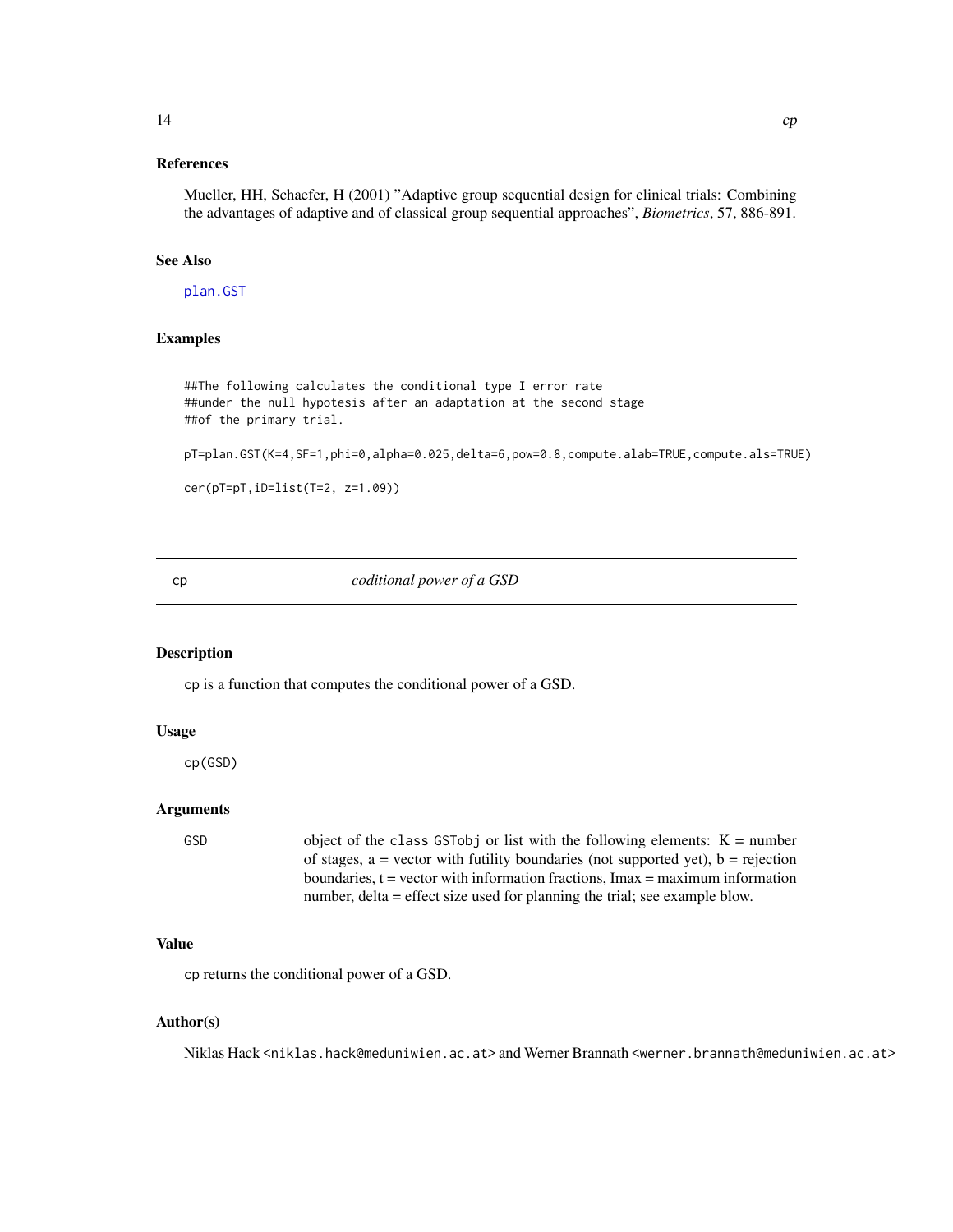#### <span id="page-14-0"></span>GSTobj 15

## References

O'Brien, PC, Fleming, TR (1979) "A multiple testing procedure for clinical trials", *Biometrics*, 35 , 549-556

Schoenfeld, D (2001) "A simple Algorithm for Designing Group Sequential Clinical Trials", *Biometrics*, 27, 972-974

## See Also

**[GSTobj](#page-14-1)** 

## Examples

##The following calculates the conditional power of a GSD.

```
GSD<-list(K=4,a=rep(-8,4),b=c(4.333,2.963,2.359,2.014),
t=c(0.25,0.5,0.75,1),Imax=0.22,delta=4)
```
cp(GSD)

<span id="page-14-1"></span>GSTobj *Group sequential trial object (GSTobj)*

## <span id="page-14-2"></span>Description

The GSTobj includes design and outcome of primary trial.

## Usage

```
GSTobj(x, ...)
## S3 method for class 'GSTobj'
print(x, \ldots)## S3 method for class 'GSTobj'
plot(x,main="GSD",print.pdf=FALSE, ...)
## S3 method for class 'GSTobj'
summary(object,ctype="b",ptype="b",etype="a",overwrite=FALSE,...)
## S3 method for class 'summary.GSTobj'
print(x, \ldots)
```
#### Arguments

|           | object of the class GSTobj                                                                                                                                       |
|-----------|------------------------------------------------------------------------------------------------------------------------------------------------------------------|
| object    | object of the class GSTobj                                                                                                                                       |
| main      | Title of the plots (default: "GSD")                                                                                                                              |
| print.pdf | option; if TRUE a pdf file is created. Instead of setting print.pdf to TRUE, the<br>user can specify a character string giving the name or the path of the file. |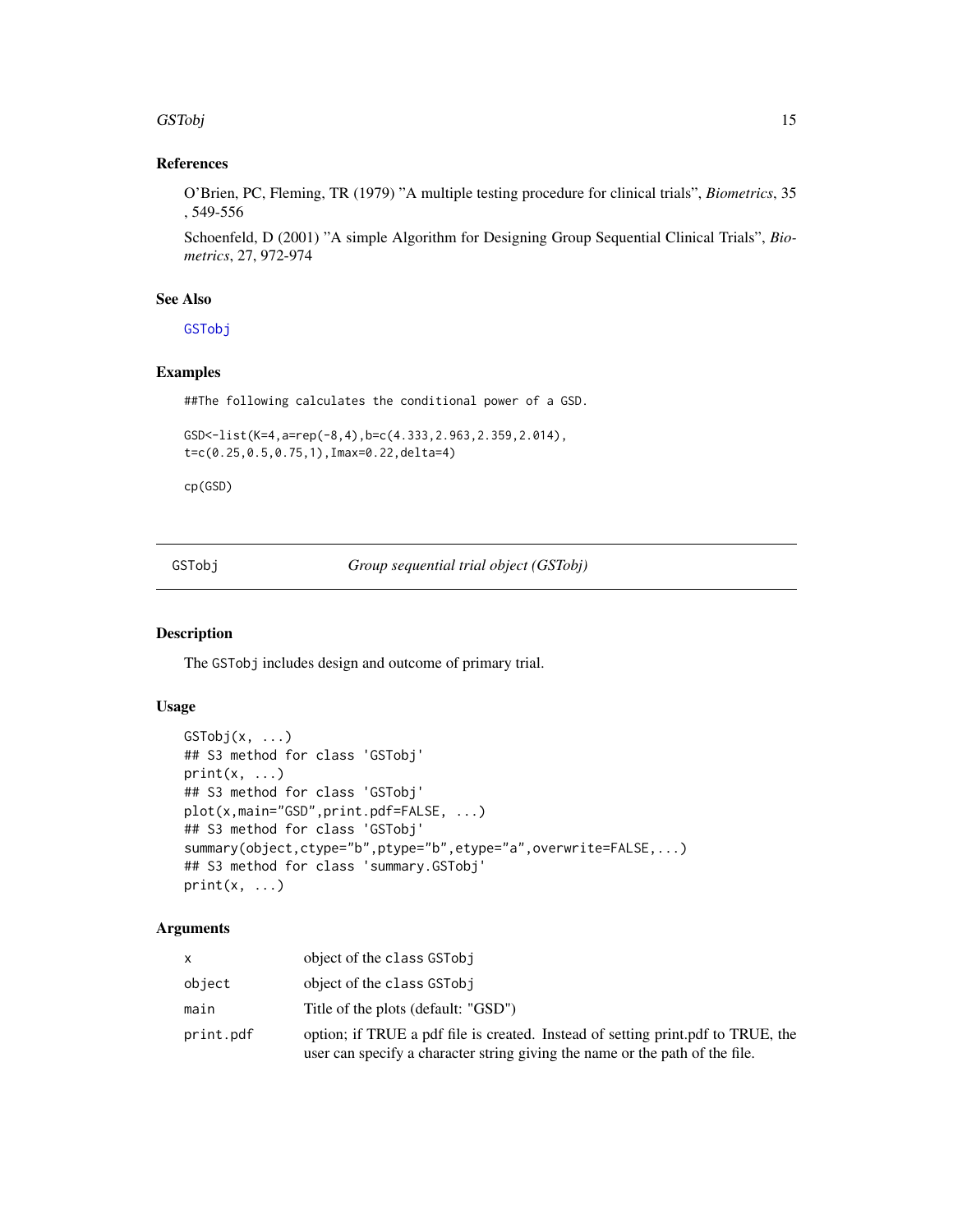| ctype     | confidence type: repeated "r", stage-wise ordering "so", both "b" or none "n"<br>(detault: "b")      |
|-----------|------------------------------------------------------------------------------------------------------|
| ptype     | p-value type: repeated "r", stage-wise ordering "so", both "b" or none "n" (de-<br>fault: $"b"$ )    |
| etype     | point estimate: maximum likelihood "ml", median unbiased "mu", all "a" or<br>none "n" (default: "a") |
| overwrite | option; if TRUE all old values are deleted and new values are calculated (default:<br>FALSE)         |
| $\cdots$  | additional arguments.                                                                                |

## Details

A GSTobj object is designed.

The function summary returns an object of class GSTobj.

ctype defines the type of confidence interval that is calculated.

| "r" | Repeated confidence bound for a classical GSD                                                    |
|-----|--------------------------------------------------------------------------------------------------|
|     | "so" Confidence bound for a classical GSD based on the stage-wise ordering                       |
| "b" | both: repeated confidence bound and confidence bound based on the stage-wise for a classical GSD |

"n" no confidence bound is calculated

The calculated confidence bounds are saved as:

| cb.r | repeated confidence bound |
|------|---------------------------|
|------|---------------------------|

cb.so confidence bound based on the stage-wise ordering

ptype defines the type of p-value that is calculated.

| Repeated p-value for a classical GSD                               |
|--------------------------------------------------------------------|
| Stage-wise adjusted p-value for a classical GSD                    |
| both: repeated and stage-wise adjusted p-value for a classical GSD |
| no p-value is calculated                                           |
|                                                                    |

The calculated p-values are saved as:

| pvalue.r  | repeated p-value            |
|-----------|-----------------------------|
| pvalue.so | stage-wise adjusted p-value |

etype defines the type of point estimate

| "ml" | maximum likelihood estimate (ignoring the sequential nature of the design)                    |
|------|-----------------------------------------------------------------------------------------------|
| "mu" | median unbiased estimate (stage-wise lower confidence bound at level 0.5) for a classical GSD |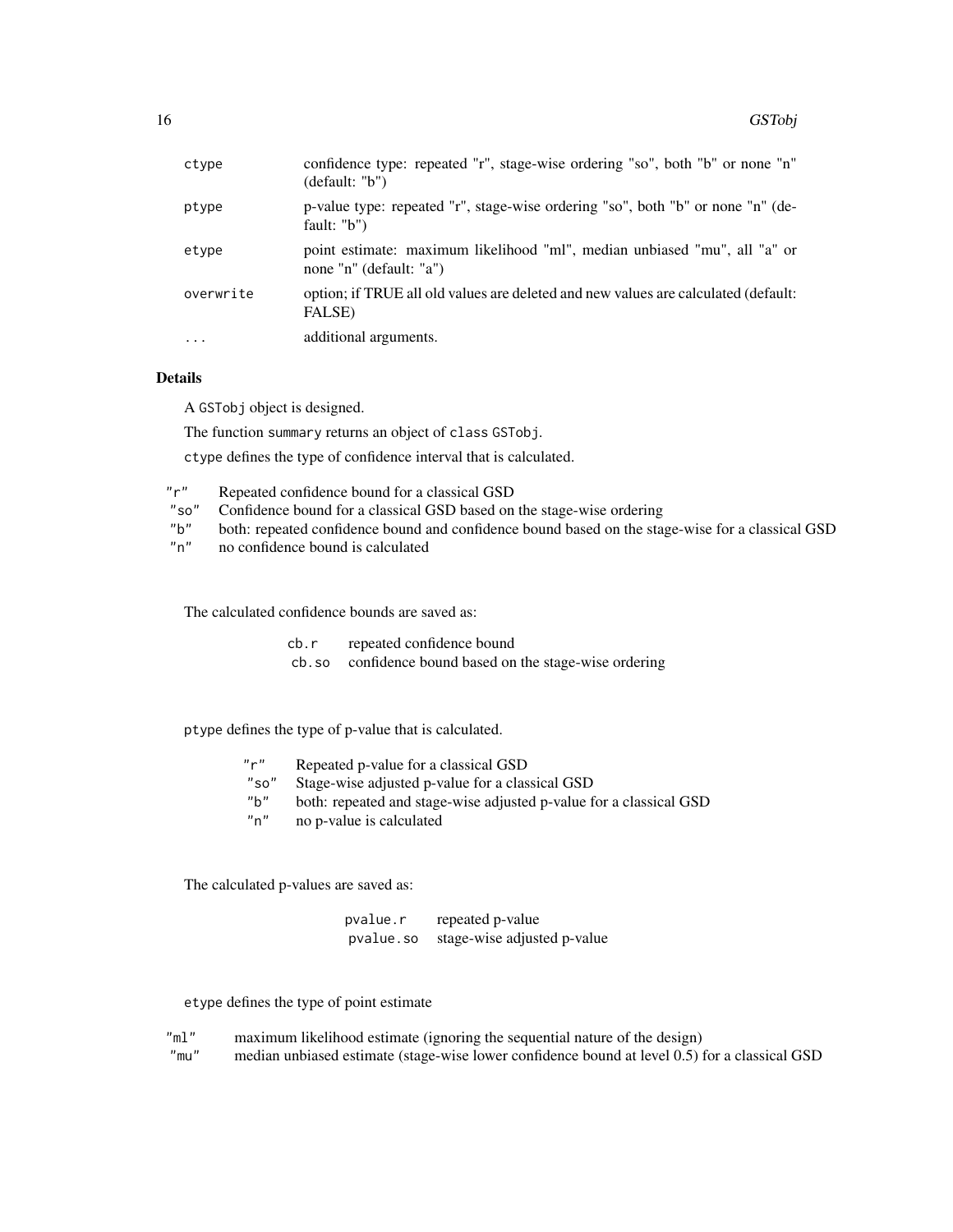#### GSTobj and the contract of the contract of the contract of the contract of the contract of the contract of the contract of the contract of the contract of the contract of the contract of the contract of the contract of the

"cons" Conservative estimate (repeated lower confidence bound at level 0.5) for a classical GSD all: maximum likelihood, median unbiased and conservative point estimate for a classical GSD "n" No point estimate is calculated

The calculated point estimates are saved as:

| est.ml | Maximum likelihood estimate    |
|--------|--------------------------------|
| est.mu | Median unbiased estimate       |
|        | est.cons Conservative estimate |

The stage-wise adjusted confidence interval and p-value and the median unbiased point estimate can only be calculated at the stage where the trial stops and is only valid if the stopping rule is met.

The repeated confidence interval and repeated p-value, conservative estimate and maximum likelihood estimate can be calculated at every stage of the trial and not just at the stage where the trial stops and is also valid if the stopping rule is not met. For calculating the repeated confidence interval or p-value at any stage of the trial the user has to specify the outcome GSDo in the object GSTobj (see example below).

#### Value

An object of class GSTobj, is basically a list with the elements

| cb.so     | confidence bound based on the stage-wise ordering                                 |
|-----------|-----------------------------------------------------------------------------------|
| cb.r      | repeated confidence bound                                                         |
| pvalue.so | stage-wise adjusted p-value                                                       |
| pvalue.r  | repeated p-value                                                                  |
| est.ml    | maximum likelihood estimate                                                       |
| est.mu    | median unbiased point estimate                                                    |
| est.cons  | conservative point estimate                                                       |
| GSD       |                                                                                   |
| K         | number of stages                                                                  |
| al        | alpha (type I error rate)                                                         |
| a         | lower critical bounds of group sequential design (are currently always set to -8) |
| b         | upper critical bounds of group sequential design                                  |
| t         | vector with cumulative information fraction                                       |
| <b>SF</b> | spending function (for details see below)                                         |
| phi       | parameter of spending function when SF=3 or 4 (for details see below)             |
| alab      | alpha-absorbing parameter values of group sequential design                       |
| als       | alpha-values "spent" at each stage of group sequential design                     |
| Imax      | maximum information number                                                        |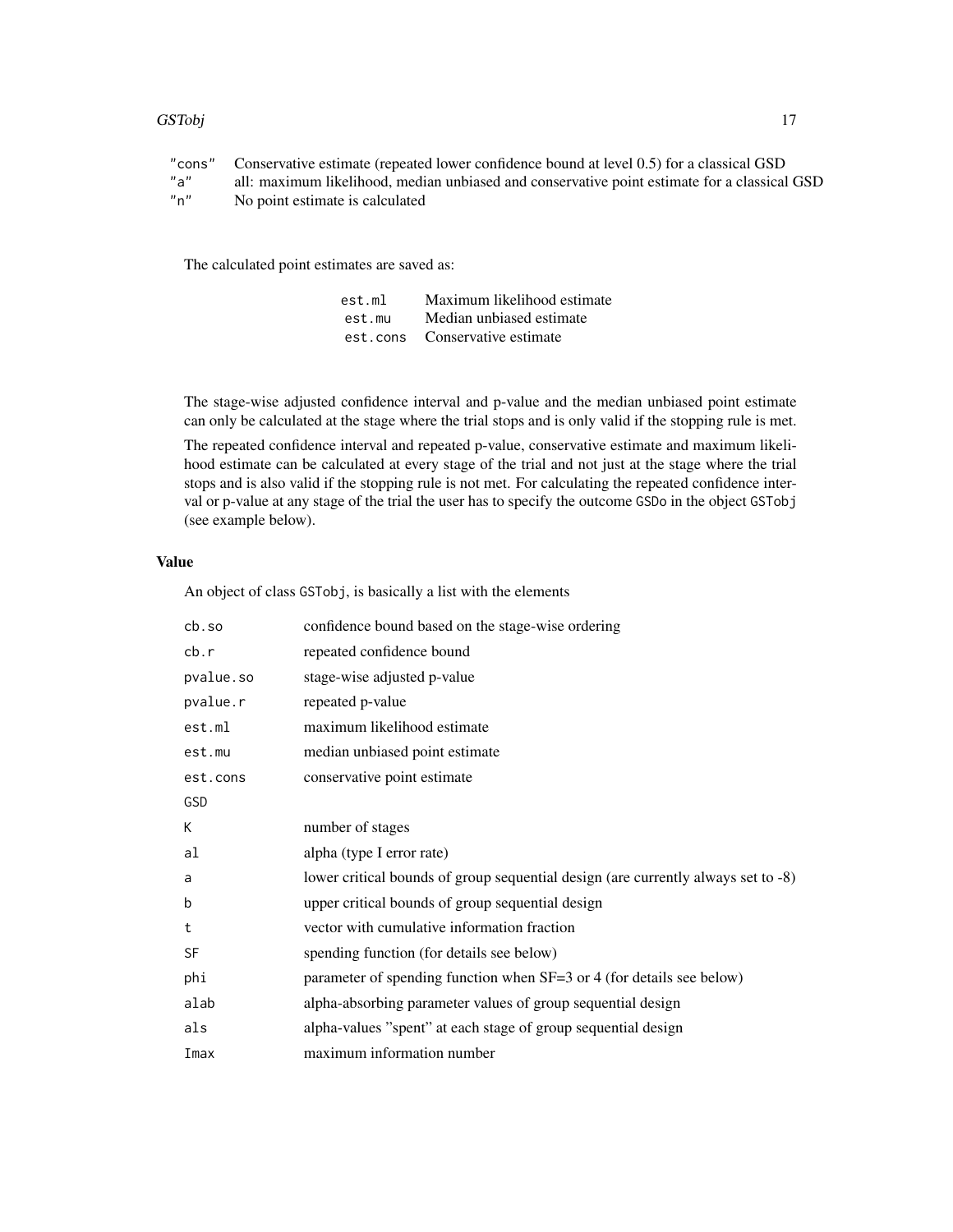<span id="page-17-0"></span>

| delta | effect size used for planning the primary trial |
|-------|-------------------------------------------------|
| cp    | conditionla power of the trial                  |
| GSDo  |                                                 |
| т     | stage where trial stops                         |
| z     | z-statistic at stage where trial stops          |

## Note

SF defines the spending function.

SF = 1 O'Brien and Fleming type spending function of Lan and DeMets (1983)

SF = 2 Pocock type spending function of Lan and DeMets (1983)

SF = 3 Power family ( $c_{\alpha} * t^{\phi}$ ). phi must be greater than 0.

SF = 4 Hwang-Shih-DeCani family. $(1 - e^{-\phi t})/(1 - e^{-\phi})$ , where phi cannot be 0.

A value of SF=3 corresponds to the power family. Here, the spending function is  $t^{\phi}$ , where phi must be greater than 0. A value of SF=4 corresponds to the Hwang-Shih-DeCani family, with the spending function  $(1 - e^{-\phi t})/(1 - e^{-\phi})$ , where phi cannot be 0.

If a path is specified for print.pdf, all \ must be changed to  $\Lambda$ . If a filename is specified the ending of the file must be (.pdf).

In the current version a should be set to  $rep(-8,K)$ 

#### Author(s)

Niklas Hack <niklas.hack@meduniwien.ac.at> and Werner Brannath <werner.brannath@meduniwien.ac.at>

### See Also

[GSTobj](#page-14-1), [print.GSTobj](#page-14-2), [plot.GSTobj](#page-14-2), [summary.GSTobj](#page-14-2)

## Examples

GSD=plan.GST(K=4,SF=1,phi=0,alpha=0.025,delta=6,pow=0.8,compute.alab=TRUE,compute.als=TRUE)

```
GST<-as.GST(GSD=GSD,GSDo=list(T=2, z=3.1))
```
GST plot(GST)

```
GST<-summary(GST)
plot(GST)
```
##The repeated confidence interval, p-value and maximum likelihood estimate ##at the earlier stage T=1 where the trial stopping rule is not met.

summary(as.GST(GSD,GSDo=list(T=1,z=0.7)),ctype="r",ptype="r",etype="ml")

## Not run: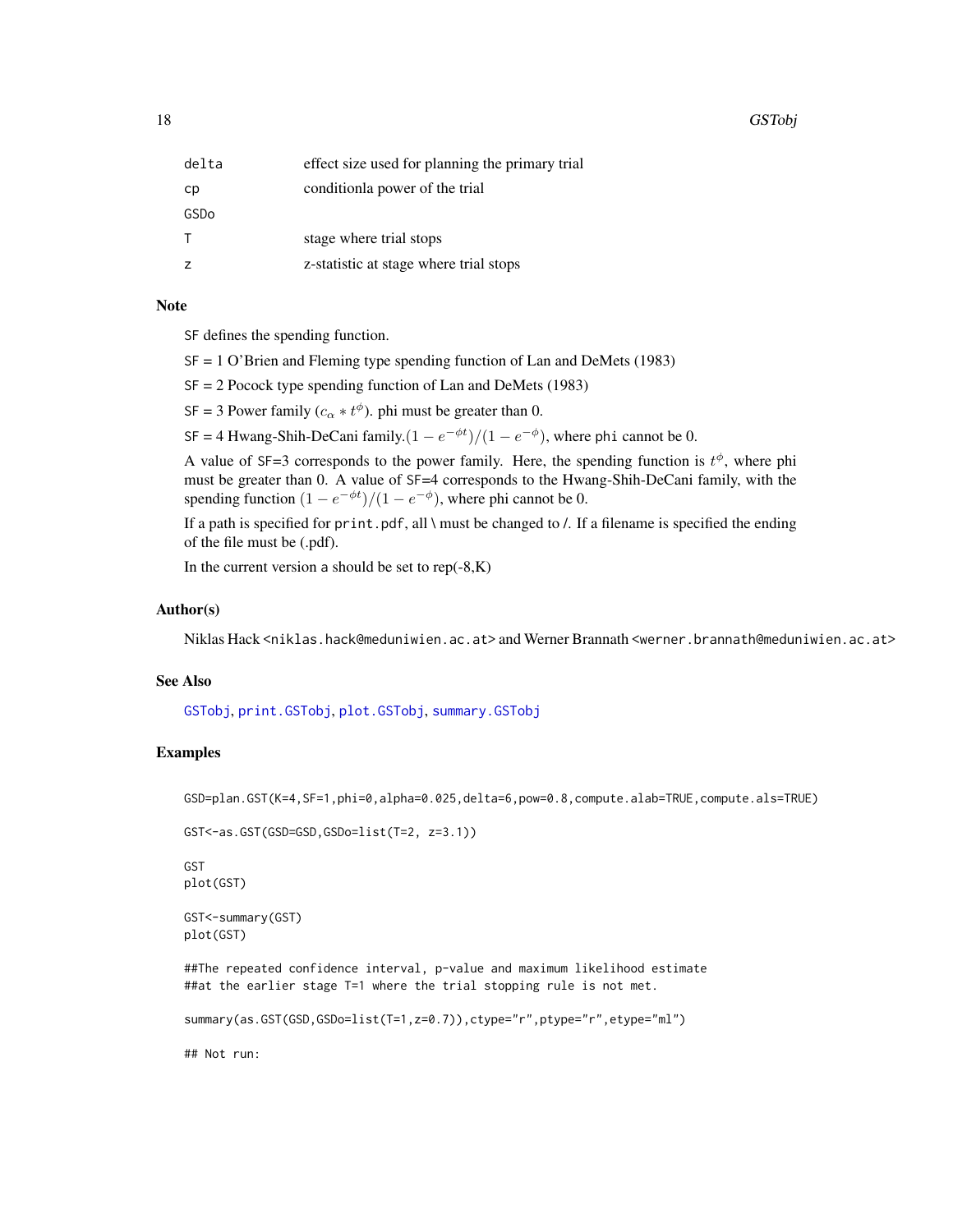#### <span id="page-18-0"></span>plan.GST 19

##If e.g. the stage-wise adjusted confidence interval is calculated at this stage, ##the function returns an error message

summary(as.GST(GSD,GSDo=list(T=1,z=0.7)),ctype="so",etype="mu")

## End(Not run)

<span id="page-18-1"></span>plan.GST *Plans a group sequential trial (GST)*

## Description

Plans a group sequential trial (GST)

#### Usage

```
plan.GST(K, t = (1:K)/K, Imax=NULL, SF, phi, alpha, delta=NULL,
        pow=NULL, compute.alab = TRUE, compute.als = TRUE)
```
#### **Arguments**

| К            | number of stages                                                                       |
|--------------|----------------------------------------------------------------------------------------|
| t            | vector with the cumulative information fraction (default: $(1:K)/K$ )                  |
| Imax         | maximum information number (default: NULL)                                             |
| <b>SF</b>    | spending function (for details see below)                                              |
| phi          | parameter of spending function when SF=3 or 4 (See below)                              |
| alpha        | alpha (type I error rate)                                                              |
| delta        | effect size (alternative) (default: NULL)                                              |
| pow          | power (default: NULL)                                                                  |
| compute.alab | specify if alpha-absorbing parameter values should be calculated (default: TRUE)       |
| compute.als  | specify if alpha-values "spent" at every stage should be calculated (default:<br>TRUE) |

#### Details

The user has to specify either Imax or delta and pow. If all three items are specified, the pre-defined maximum information number is newly calculated from the information for delta and power, and Imax is overwritten.

SF defines the spending function.

- SF = 1 O'Brien and Fleming type spending function of Lan and DeMets (1983)
- SF = 2 Pocock type spending function of Lan and DeMets (1983)
- SF = 3 Power family  $(c_{\alpha} * t^{\phi})$ ; phi must be greater than 0
- SF = 4 Hwang-Shih-DeCani family;  $(1 e^{-\phi t})/(1 e^{-\phi})$ , where phi cannot be 0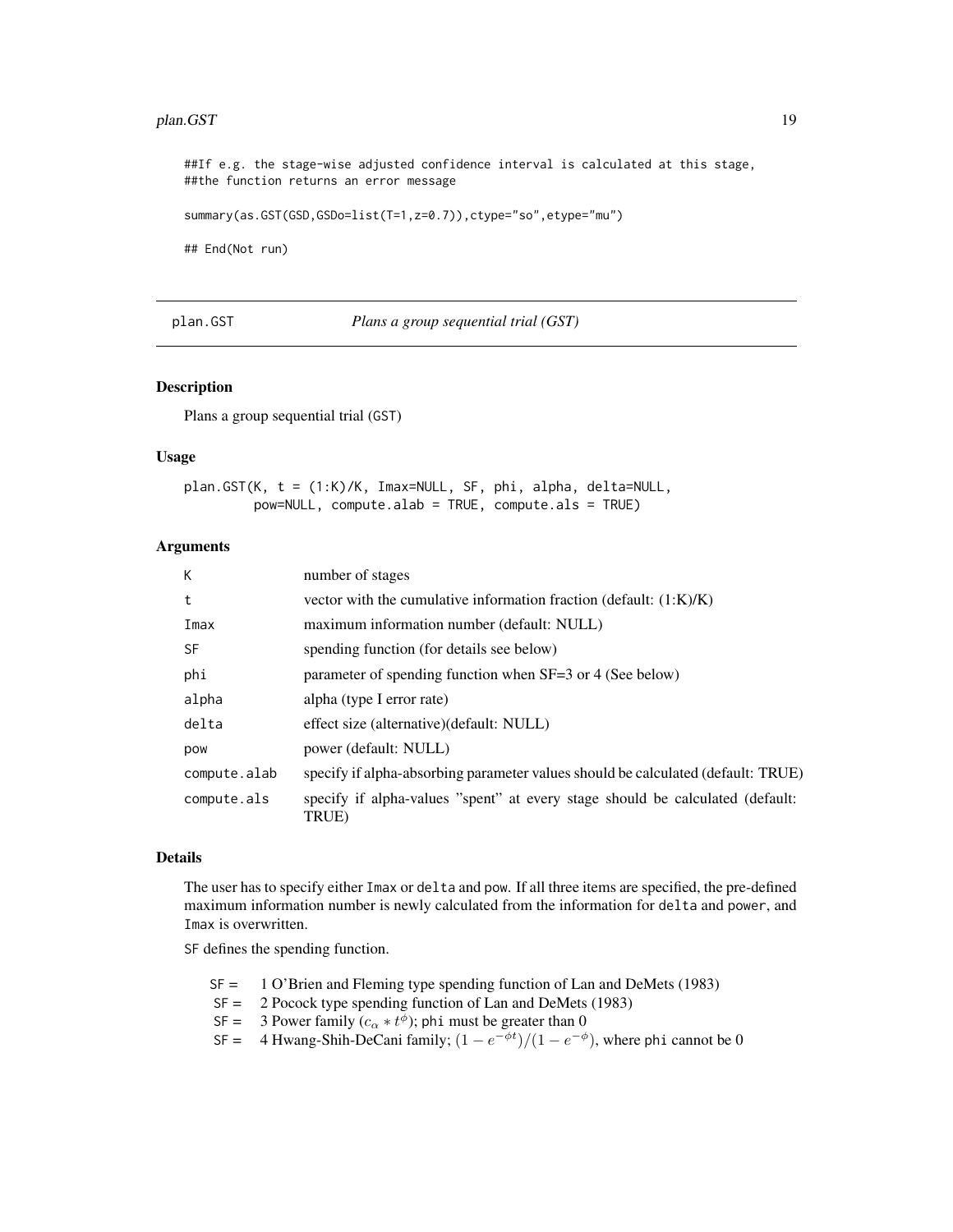## Value

plan.GST returns an object of the class GSTobj. An object of class GSTobj is a list containing the following components:

| К           | number of stages                                                                  |
|-------------|-----------------------------------------------------------------------------------|
| a           | lower critical bounds of group sequential design (are currently always set to -8) |
| $\mathbf b$ | upper critical bounds of group sequential design                                  |
| t           | vector with cumulative information fraction                                       |
| al          | alpha (type I error rate)                                                         |
| <b>SF</b>   | spending function                                                                 |
| phi         | parameter of spending function when SF=3 or 4 (See below)                         |
| Imax        | maximum information number                                                        |
| delta       | effect size used for planning the primary trial                                   |
|             |                                                                                   |

## Author(s)

Niklas Hack <niklas.hack@meduniwien.ac.at> and Werner Brannath <werner.brannath@meduniwien.ac.at>

## References

Brannath, W, Mehta, CR, Posch, M (2008) "Exact confidence bounds following adaptive group sequential tests", *Biometrics* accepted.

## See Also

[GSTobj](#page-14-1), [print.GSTobj](#page-14-2), [plot.GSTobj](#page-14-2)

## Examples

##The following plans an O'Brien and Flaming group sequential design (GSD) ##with 4 stages and equally spaced looks.

pT=plan.GST(K=4,SF=1,phi=0,alpha=0.025,delta=6,pow=0.8,compute.alab=TRUE,compute.als=TRUE)

pvalue *Calculates the p-value*

## Description

Calculates the repeated or stage-wise adjusted p-value of a GSD or a AGSD

## Usage

pvalue(object, type = "b")

<span id="page-19-0"></span>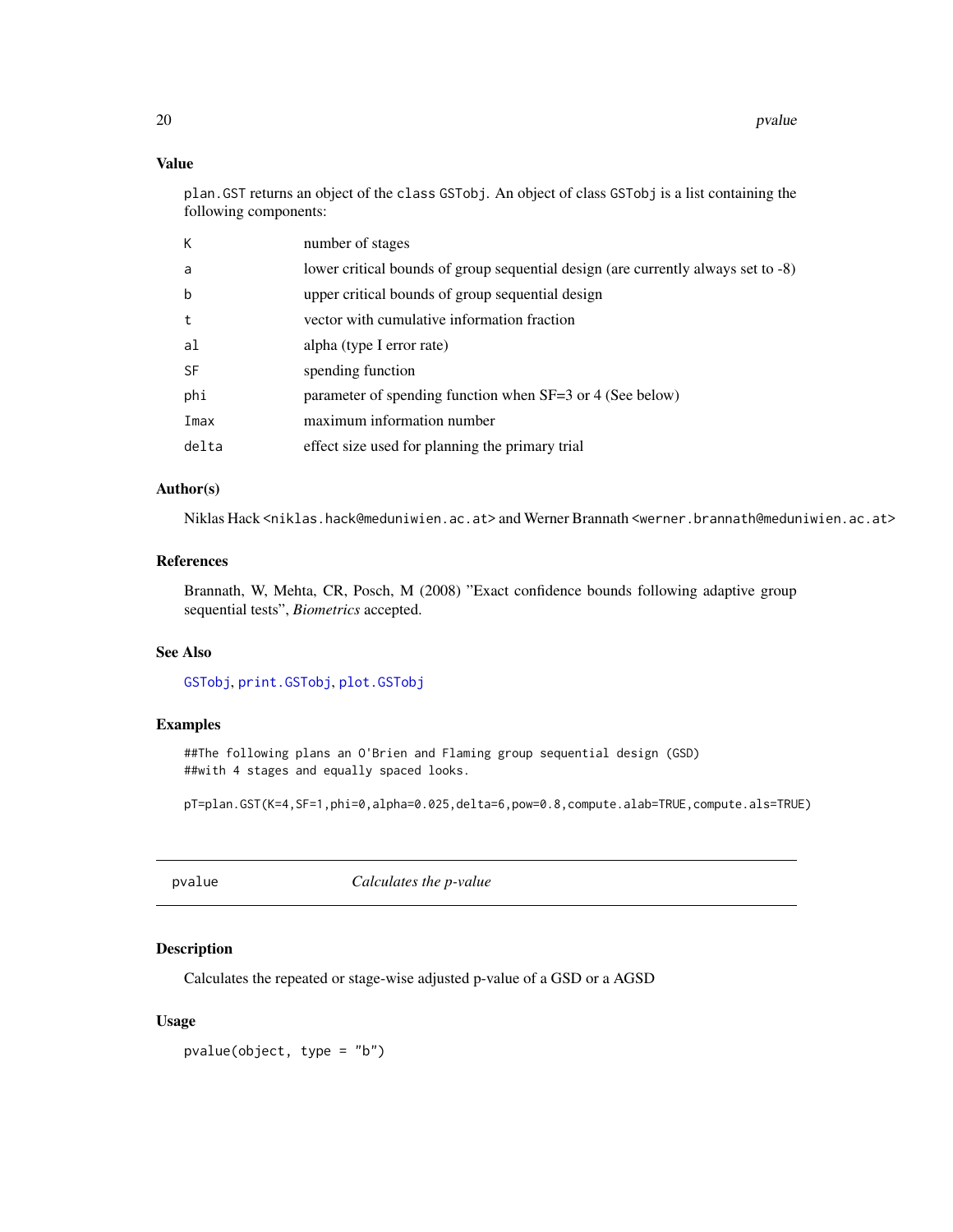#### pvalue 21 and 22 and 22 and 22 and 22 and 23 and 23 and 23 and 24 and 25 and 26 and 27 and 27 and 27 and 27 and 27 and 27 and 27 and 27 and 27 and 27 and 27 and 27 and 27 and 27 and 27 and 27 and 27 and 27 and 27 and 27 an

#### **Arguments**

| object | object of the class GSTobj or of the class AGSTobj                              |
|--------|---------------------------------------------------------------------------------|
| type   | p-value type: repeated "r", stage-wise ordering "so" or both "b" (default: "b") |

#### Details

object can be an object of the class GSTobj or an object of the class AGSTobj. The function identifies the class of the object and calculates the corresponding p-value (classical or adaptive).

If object has class GSTobj, then a p-value for a classical GSD is calculated. type defines the type of confidence interval that is calculated

| $^{\prime\prime}$ r $^{\prime\prime}$ | Repeated p-value for a classical GSD                               |
|---------------------------------------|--------------------------------------------------------------------|
| "so"                                  | Stage-wise adjusted p-value for a classical GSD                    |
| " $b"$                                | both: repeated and stage-wise adjusted p-value for a classical GSD |
|                                       |                                                                    |
|                                       |                                                                    |

If object has class AGSTobj, then a p-value for a GSD with design adaptation is calculated. type defines the type of confidence interval that is calculated

| "r"  | Repeated p-value for a GSD with design adaptations                               |
|------|----------------------------------------------------------------------------------|
| "so" | Stage-wise adjusted p-value for a GSD with design adaptations                    |
| "b"  | both: repeated and stage-wise adjusted p-value for a GSD with design adaptations |

## Value

The function pvalue returns according to the object the classical or adaptive p-value for the final stage. If the parameter value has the class GSTobj the classical p-value is calculated. If the parameter value has the class AGSTobj the adaptive p-value is calculated.

The calculated p-values are saved as:

| pvalue.r  | repeated p-value            |
|-----------|-----------------------------|
| pvalue.so | stage-wise adjusted p-value |

## Note

The stage-wise adjusted p-value can only be calculated at the stage where the trial stops and is only valid if the stopping rule is met.

The repeated p-value can be calculated at every stage of the trial and not just at the stage where the trial stops and is also valid if the stopping rule is not met.

For calculating the sequential p-values at stage T the user has to specify the outcome GSDo in the object GSTobj or sTo (secondary trial outcome) in the object AGSTobj. A trial outcome is a list of the form list=(T=stage of interim analysis, z = interim z-statistic); see the example below.

#### Author(s)

Niklas Hack <niklas.hack@meduniwien.ac.at> and Werner Brannath <werner.brannath@meduniwien.ac.at>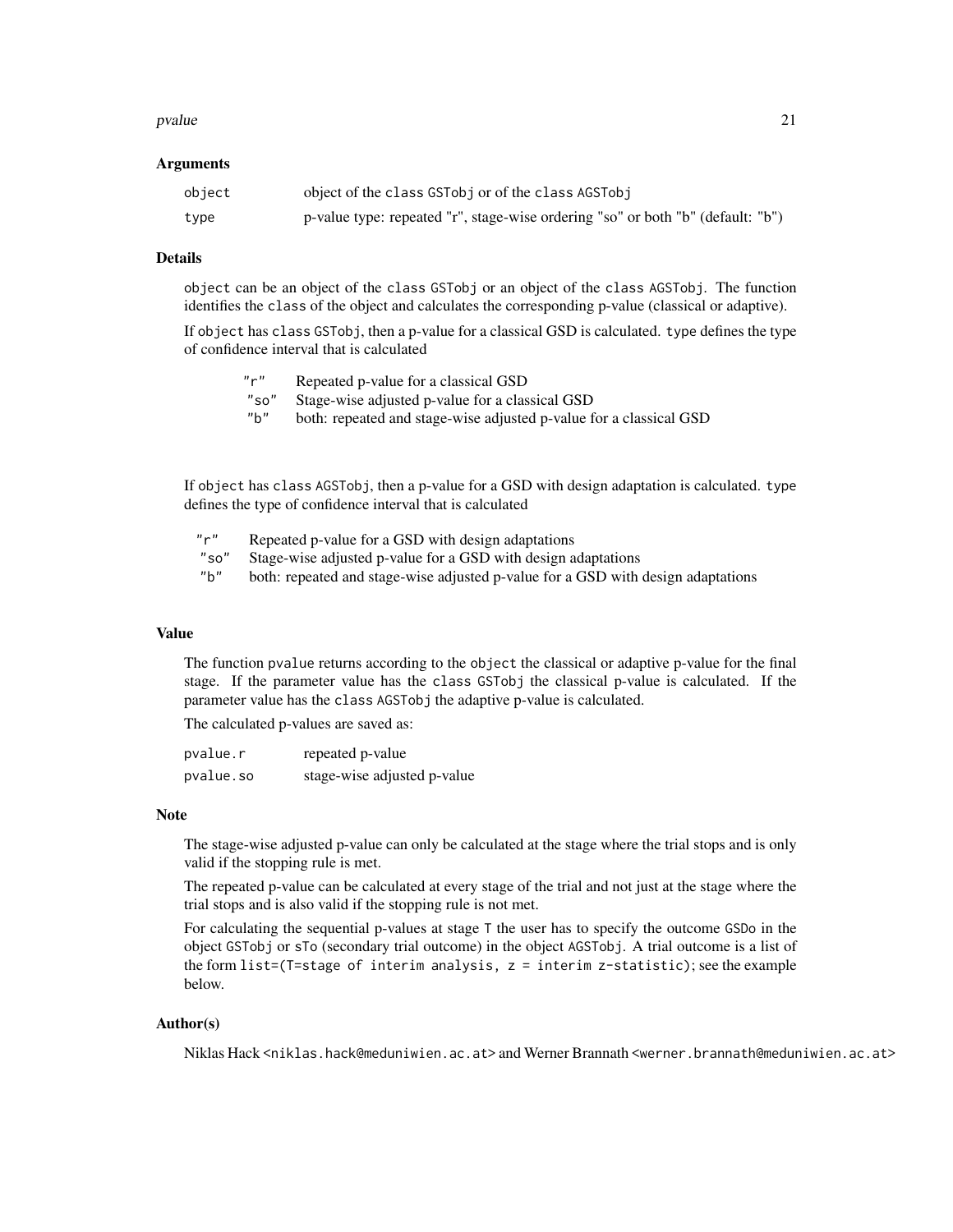#### <span id="page-21-0"></span>References

Brannath, W, Mehta, CR, Posch, M (2008) "Exact confidence bounds following adaptive group sequential tests", *Biometrics* accepted.

Jennison, C, Turnbull, BW (1989) "Repeated confidence intervals for group sequential clinical trials", *Contr. Clin. Trials*, 5, 33-45.

Mehta, CR, Bauer, P, Posch, M, Brannath, W (2007) "Repeated confidence intervals for adaptive group sequential trials", *Statistics in Medicine*, 26, 5422-5433.

Mueller, HH, Schaefer, H (2001) "Adaptive group sequential design for clinical trials: Combining the advantages of adaptive and of classical group sequential approaches", *Biometrics*, 57, 886-891.

Tsiatis,AA, Rosner,GL, Mehta,CR (1984) "Exact confidence intervals following a group sequential test", *Biometrics*, 40, 797-804.

#### See Also

[AGSTobj](#page-6-1), [GSTobj](#page-14-1)

#### Examples

##The following calculates the repeated p-value of a group sequential trial

```
## Not run:
GSD=plan.GST(K=4,SF=1,phi=0,alpha=0.025,delta=6,pow=0.8,compute.alab=TRUE,compute.als=TRUE)
```

```
GST<-as.GST(GSD=GSD,GSDo=list(T=2, z=3.1))
```
pvalue(GST,type="r")

##The stage-wise adjusted p-value of a group sequential trial is calculatedby pvalue(GST,type="so")

##The repeated p-value at the earlier stage T=1 where the trial stopping rule is not met. pvalue(as.GST(GSD,GSDo=list(T=1,z=0.7)),type="r")

##If the stage-wise adjusted p-value is calculated at this stage, ##the function returns an error message

pvalue(as.GST(GSD,GSDo=list(T=1,z=0.7)),type="so")

##The repeated and the stage-wise adjusted p-value of a ##group sequential trial after a design adaptation is calculated by

pT=plan.GST(K=3,SF=4,phi=-4,alpha=0.05,delta=6,pow=0.9,compute.alab=TRUE,compute.als=TRUE)

iD=list(T=1, z=1.090728)

swImax=0.0625

I2min=3\*swImax I2max=3\*swImax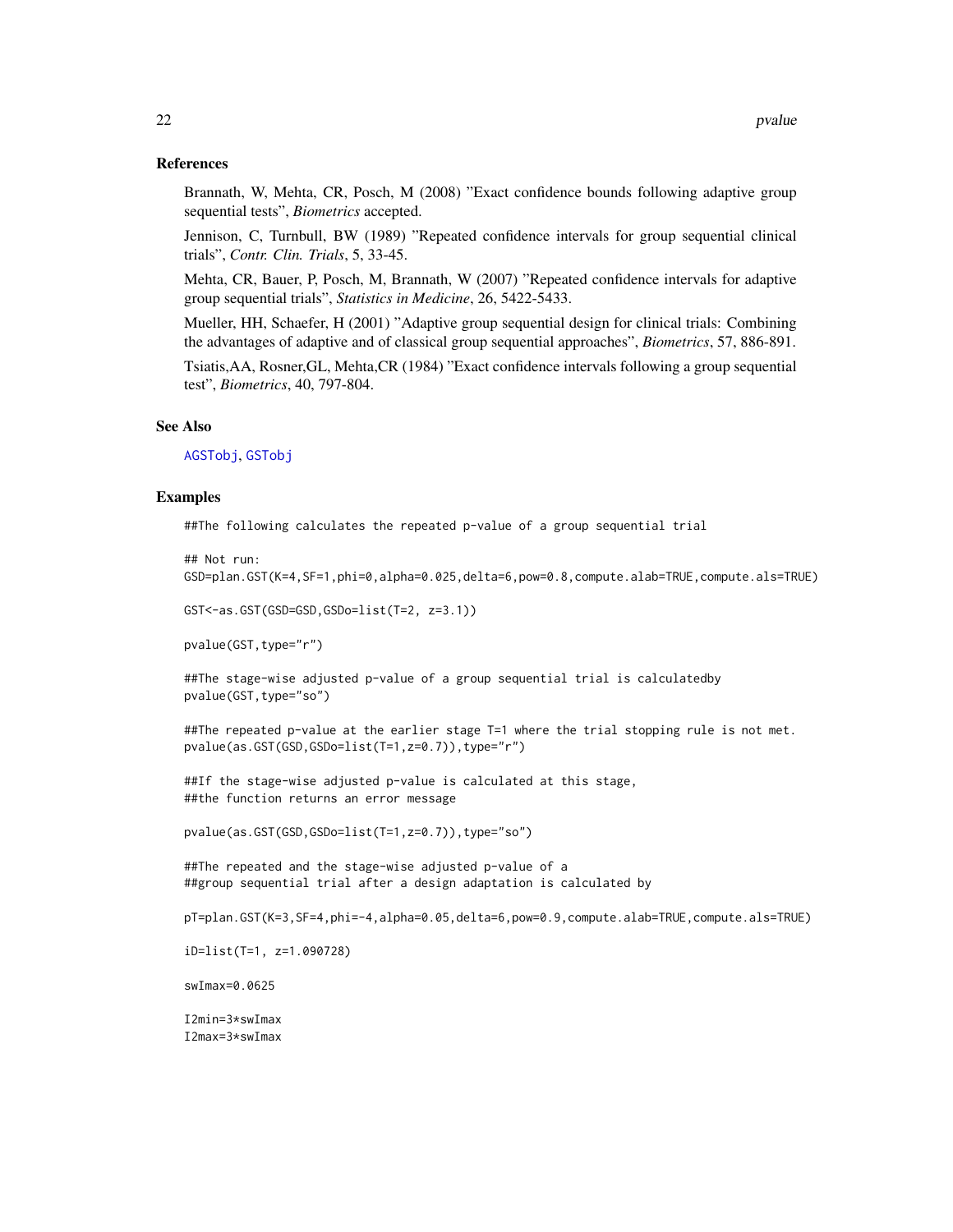## <span id="page-22-0"></span>seqconfint 23

sT=adapt(pT=pT,iD=iD,SF=1,phi=0,cp=0.8,theta=5,I2min,I2max,swImax) sTo=list(T=2, z=2.393) AGST<-as.AGST(pT=pT,iD=iD,sT=sT,sTo=sTo) pvalue(AGST) ##The repeated p-value at the earlier stage T=2 where the stopping rule is not met. pvalue(as.AGST(pT,iD,sT,sTo=list(T=2,z=1.7)),type="r") ##If the stage-wise adjusted p-value is calculated at this stage, ##the function returns an error message pvalue(as.AGST(pT,iD,sT,sTo=list(T=2,z=1.7)),type="so") ## End(Not run)

seqconfint *Calculates confidence interval*

#### Description

Calculates the repeated confidence bound or the confidence bound based on the stage-wise ordering of a GSD or a AGSD

#### Usage

seqconfint(object, type = "b", level = NULL)

#### Arguments

| object | object of the class GSTobj or of the class AGSTobj                                 |
|--------|------------------------------------------------------------------------------------|
| tvpe   | confidence type: repeated "r", stage-wise ordering "so" or both "b" (default: "b") |
| level  | type I error rate (default: NULL)                                                  |

## Details

object can be an object of the class GSTobj or an object of the class AGSTobj. The function identifies the class of the object and calculates the corresponding confidence interval (classical or adaptive).

If object has class GSTobj, then a confidence bound for a classical GSD is calculated. type defines the type of confidence interval that is calculated

"r" Repeated confidence bound for a classical GSD

"so" Confidence bound for a classical GSD based on the stage-wise ordering

"b" both: repeated confidence bound and confidence bound based on the stage-wise for a GSD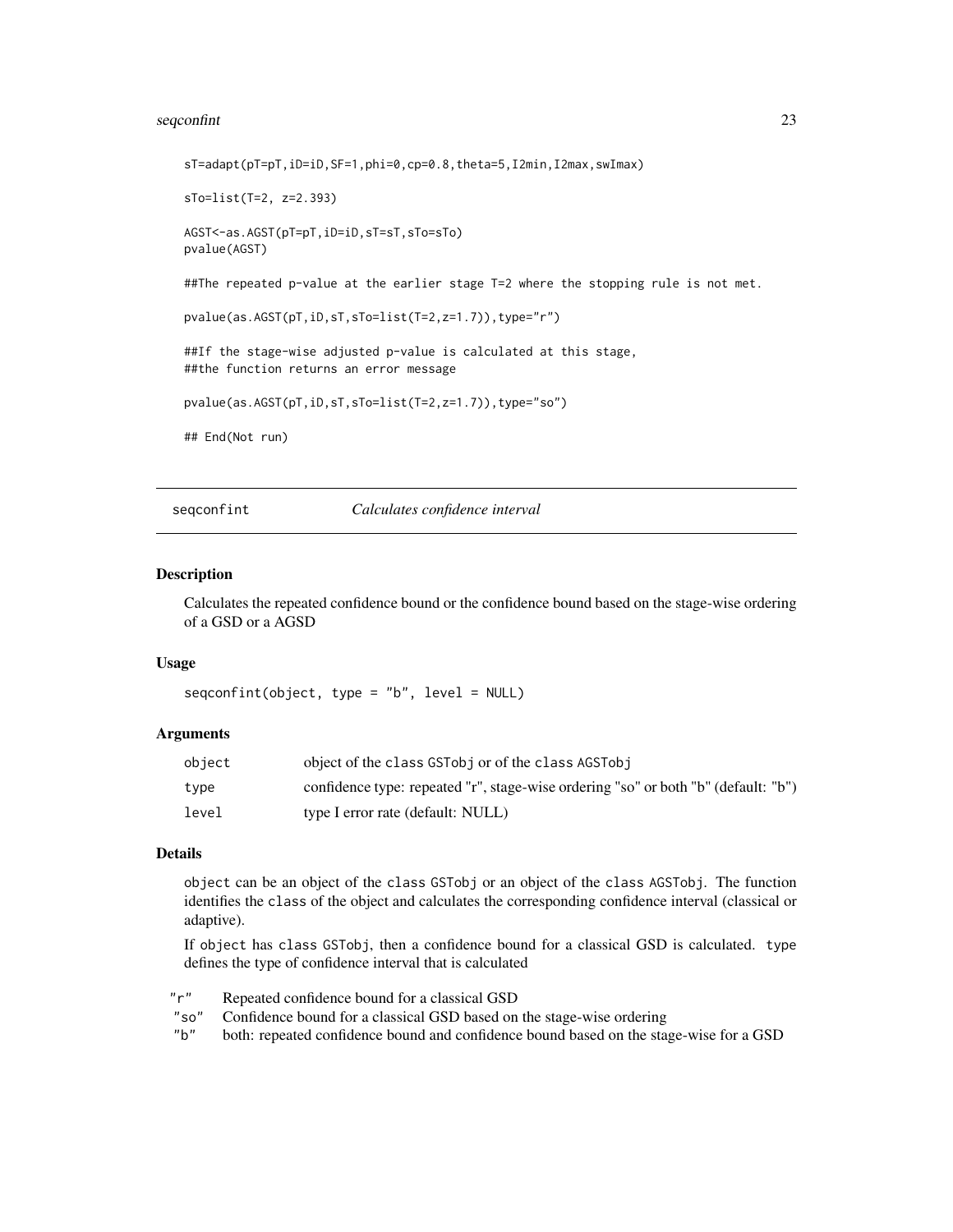If object has class AGSTobj, then a confidence bound for a GSD with design adaptation is calculated. type defines the type of confidence interval that is calculated

- "r" Repeated confidence bound for a GSD with design adaptations
- "so" Confidence bound for a GSD with design adaptation based on the stage-wise ordering
- "b" both: repeated confidence bound and confidence bound based on the stage-wise for a GSD with design adaptations

By setting level to the value 0.5 the conservative point estimate is calculated. Default is the level of the primary trial.

#### Value

The function seqconfint returns according to the class of object the classical or adaptive confidence bound. If object has class GSTobj the classical confidence bound is calculated. If the parameter value has the class AGSTobj the adaptive confidence bound is calculated.

The calculated confidence bounds are saved as:

| cb.r                                                            | repeated confidence bound                                        |  |
|-----------------------------------------------------------------|------------------------------------------------------------------|--|
| cb.so                                                           | confidence bound based on the stage-wise ordering                |  |
| If the level is set to 0.5, the calculated point estimates are: |                                                                  |  |
| est.mu                                                          | Median unbiased point estimate, based on the stage-wise ordering |  |

est.cons Flexible, but conservative repeated point estimate

#### Note

The stage-wise adjusted confidence interval can only be calculated at the stage where the trial stops and is only valid if the stopping rule is met.

The repeated confidence interval can be calculated at every stage of the trial and not just at the stage where the trial stops and is also valid if the stopping rule is not met.

For calculating the sequential confidence intervals at stage T the user has to specify the outcome GSDo in the object GSTobj or sTo (secondary trial outcome) in the object AGSTobj. A trial outcome is a list of the form list=(T=stage of interim analysis, z = interim z-statistic); see the example below.

#### Author(s)

Niklas Hack <niklas.hack@meduniwien.ac.at> and Werner Brannath <werner.brannath@meduniwien.ac.at>

## References

Brannath, W, Mehta, CR, Posch, M (2008) "Exact confidence bounds following adaptive group sequential tests", *Biometrics* accepted.

Jennison, C, Turnbull, BW (1989) "Repeated confidence intervals for group sequential clinical trials", *Contr. Clin. Trials*, 5, 33-45.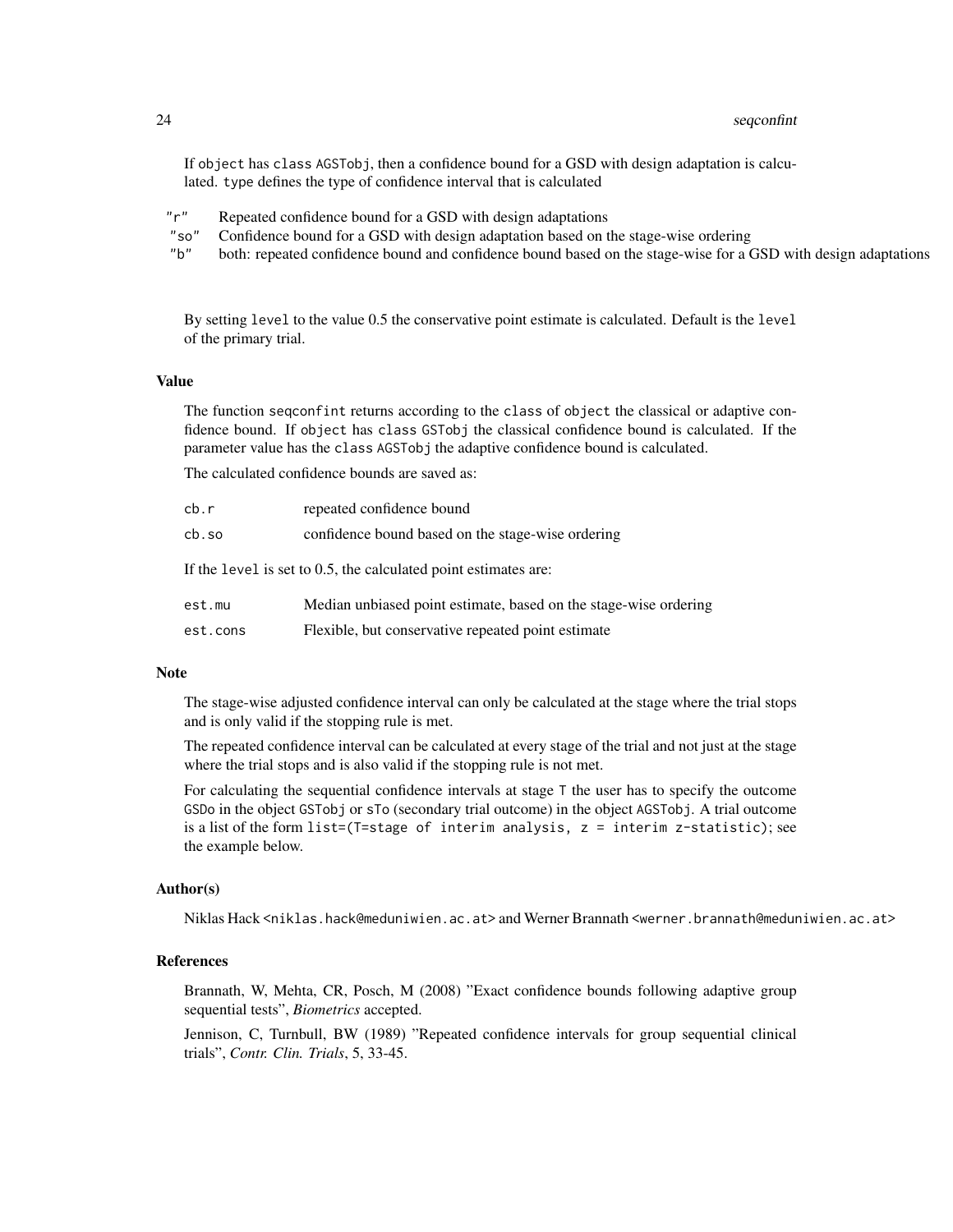#### <span id="page-24-0"></span>seqconfint 25

Mehta, CR, Bauer, P, Posch, M, Brannath, W (2007) "Repeated confidence intervals for adaptive group sequential trials", *Statistics in Medicine*, 26, 5422-5433.

Mueller, HH, Schaefer, H (2001) "Adaptive group sequential design for clinical trials: Combining the advantages of adaptive and of classical group sequential approaches", *Biometrics*, 57, 886-891.

Tsiatis,AA, Rosner,GL, Mehta,CR (1984) "Exact confidence intervals following a group sequential test", *Biometrics*, 40, 797-804.

#### See Also

[AGSTobj](#page-6-1), [GSTobj](#page-14-1)

#### Examples

##The following calculates the repeated confidence bound of a group sequential trial

GSD=plan.GST(K=4,SF=1,phi=0,alpha=0.025,delta=6,pow=0.8,compute.alab=TRUE,compute.als=TRUE)

GST<-as.GST(GSD=GSD,GSDo=list(T=2, z=3.1)) seqconfint(GST, type="r")

##The confidence bound based on the stage-wise ordering of a group sequential trial is calculated by

seqconfint(GST,type="so")

##The repeated confidence interval at the earlier stage T=1 where the ##trial stopping rule is not met.

segconfint(as.GST(GSD,GSDo=list(T=1,z=0.7)),type="r")

##The repeated confidence bound and the confidence bound ##based on the stage-wise ordering of a group sequential trial ##after a design adaptation is calculated by

pT=plan.GST(K=3,SF=4,phi=-4,alpha=0.05,delta=6,pow=0.9,compute.alab=TRUE,compute.als=TRUE)

iD=list(T=1, z=1.090728)

swImax=0.0625

I2min=3\*swImax I2max=3\*swImax

sT=adapt(pT=pT,iD=iD,SF=1,phi=0,cp=0.8,theta=5,I2min,I2max,swImax)

sTo=list(T=2, z=2.393)

AGST<-as.AGST(pT=pT,iD=iD,sT=sT,sTo=sTo) seqconfint(AGST)

##The repeated confidence interval at the earlier stage T=2 where the ##trial stopping rule is not met.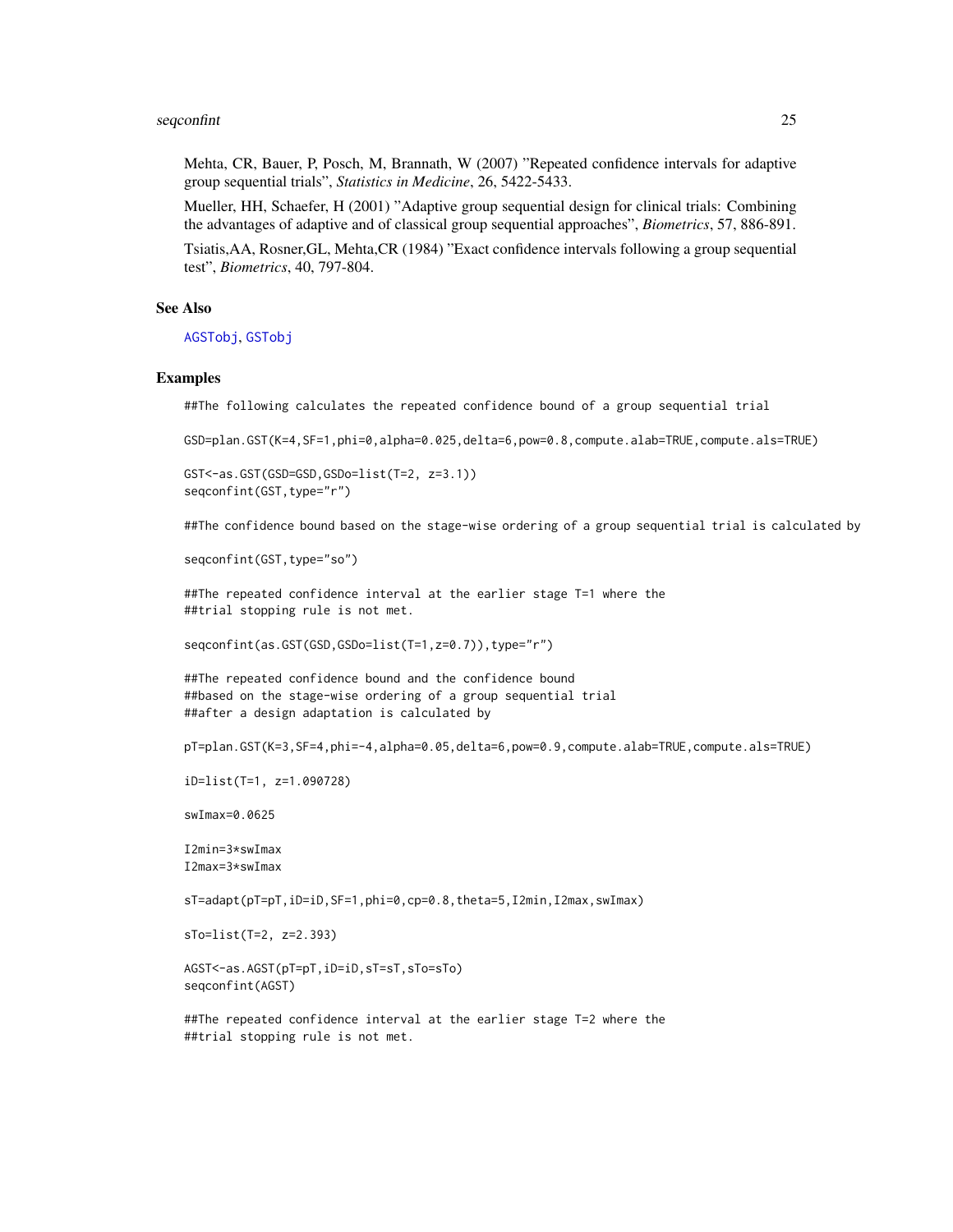#### <span id="page-25-0"></span>26 typeIerr

```
seqconfint(as.AGST(pT,iD,sT,sTo=list(T=2,z=1.7)),type="r")
## Not run:
##If the stage-wise adjusted confidence interval is calculated at this stage,
##the function returns an error message
seqconfint(as.AGST(pT,iD,sT,sTo=list(T=2,z=1.7)),type="so")
## End(Not run)
```
typeIerr *type I error rate of a GSD*

### Description

typeIerr is a function that computes the type I error rate of a GSD.

### Usage

typeIerr(GSD)

#### Arguments

GSD object of the class GSTobj or list with the following elements:  $K =$  number of stages,  $a =$  vector with futility boundaries (not supported yet),  $b =$  rejection boundaries,  $t =$  vector with information fractions; see example blow.

#### Value

typeIerr returns the type I error rate of a GSD.

## Author(s)

Niklas Hack <niklas.hack@meduniwien.ac.at> and Werner Brannath <werner.brannath@meduniwien.ac.at>

#### References

O'Brien, PC, Fleming, TR (1979) "A multiple testing procedure for clinical trials", *Biometrics*, 35 , 549-556

Schoenfeld, D (2001) "A simple Algorithm for Designing Group Sequential Clinical Trials", *Biometrics*, 27, 972-974

## See Also

[GSTobj](#page-14-1)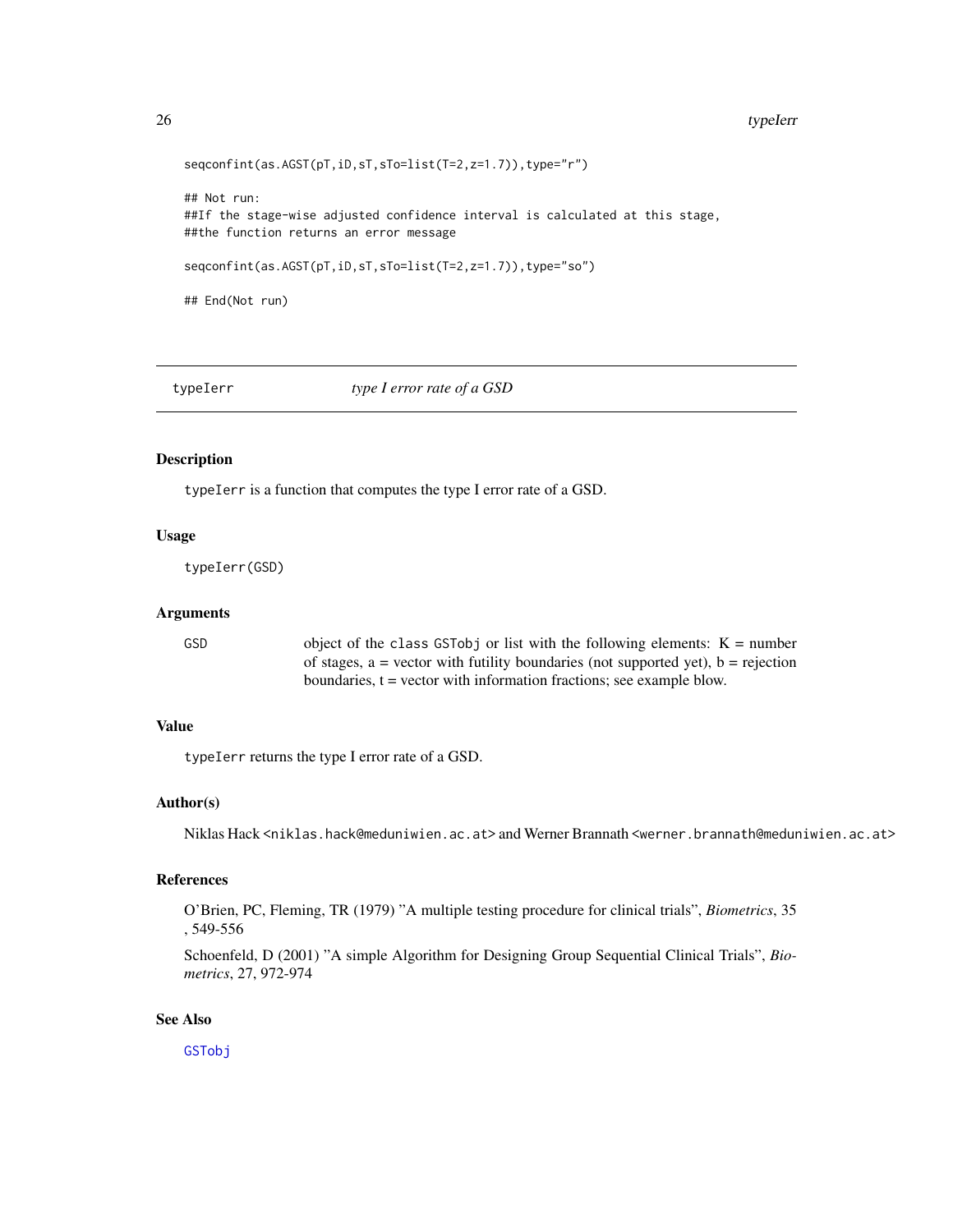#### typeIerr 27

## Examples

##The following calculates the type I error rate of a GSD.

GSD<-list(K=4,a=rep(-8,4),b=c(4.333,2.963,2.359,2.014), t=c(0.25,0.5,0.75,1),Imax=0.22)

typeIerr(GSD)